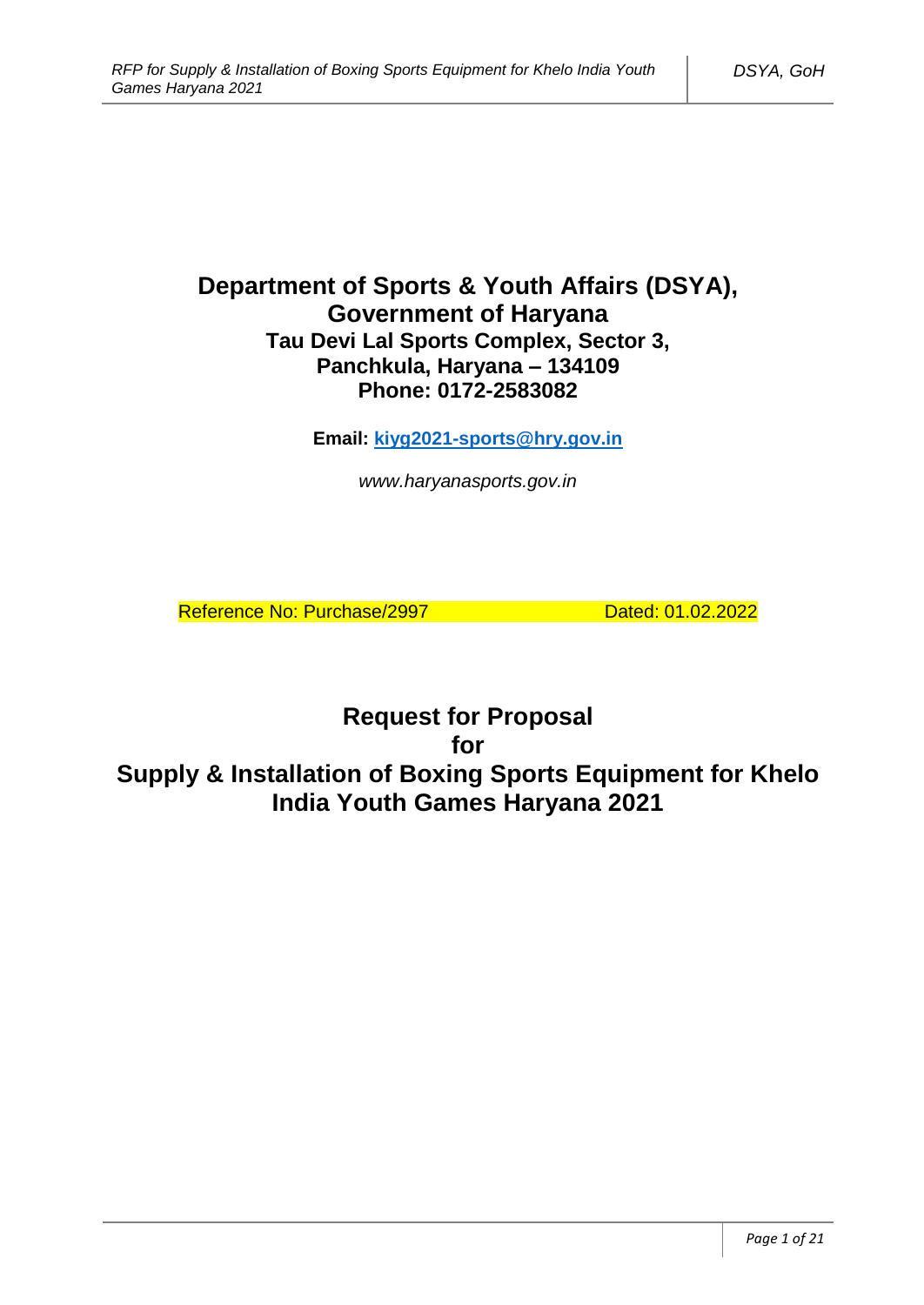#### **Department of Sports & Youth Affairs (DSYA), Government of Haryana Tau Devi Lal Sports Complex, Sector 3 Panchkula, Haryana – 134109**

Email: kiyg2021-sports@hry.gov.in www.sportsharyana.gov.in

### **RFP No.:** Purchase/2997**. Dated: 01.02.2022**

### **NOTICE INVITING TENDER (NIT)**

DSYA invites Bids under two bid-basis, i.e. Technical Bid and Financial Bid for *'Supply & Installation of Boxing Sports Equipment for Khelo India Youth Games Haryana 2021'* for Department of Sports & Youth Affairs *(DSYA)*.

The interested bidders should submit their bids online and physical copies of **only technical proposal** to Tau Devi Lal Sports Complex, Sector 3, Department of Sports & Youth Affairs, Govt. of Haryana, Panchkula, Haryana - 134109, on or before 10-02-2022**.**

Bidders have to download the Bid documents from the e-procurement portal i.e. [https://etenders.hry.nic.in](https://etenders.hry.nic.in/) after registering themselves on portal and submit e-bids after payment of Bid Processing Fee & Bid Document Fee before last date & time of downloading the e-bids online

All Bidders are advised to see Amendments to RFP, if any, before submission of the bids. In case the Bidder does not submit the amended bids/amendments, it shall be presumed that Bidder has seen the amendments/Amended bids and e-bid shall be evaluated accordingly.

In case schedule date of submission / tender opening date are declared as holiday then tender will be submitted/ opened on the very next working day on earlier schedule time.

DSYA reserves the right to cancel the bid at any time or amend/withdraw any of the terms and conditions contained in the Bid Document without assigning any reason thereof.

> **CEO, Khelo India Youth Games Department of Sports & Youth Affairs Haryana**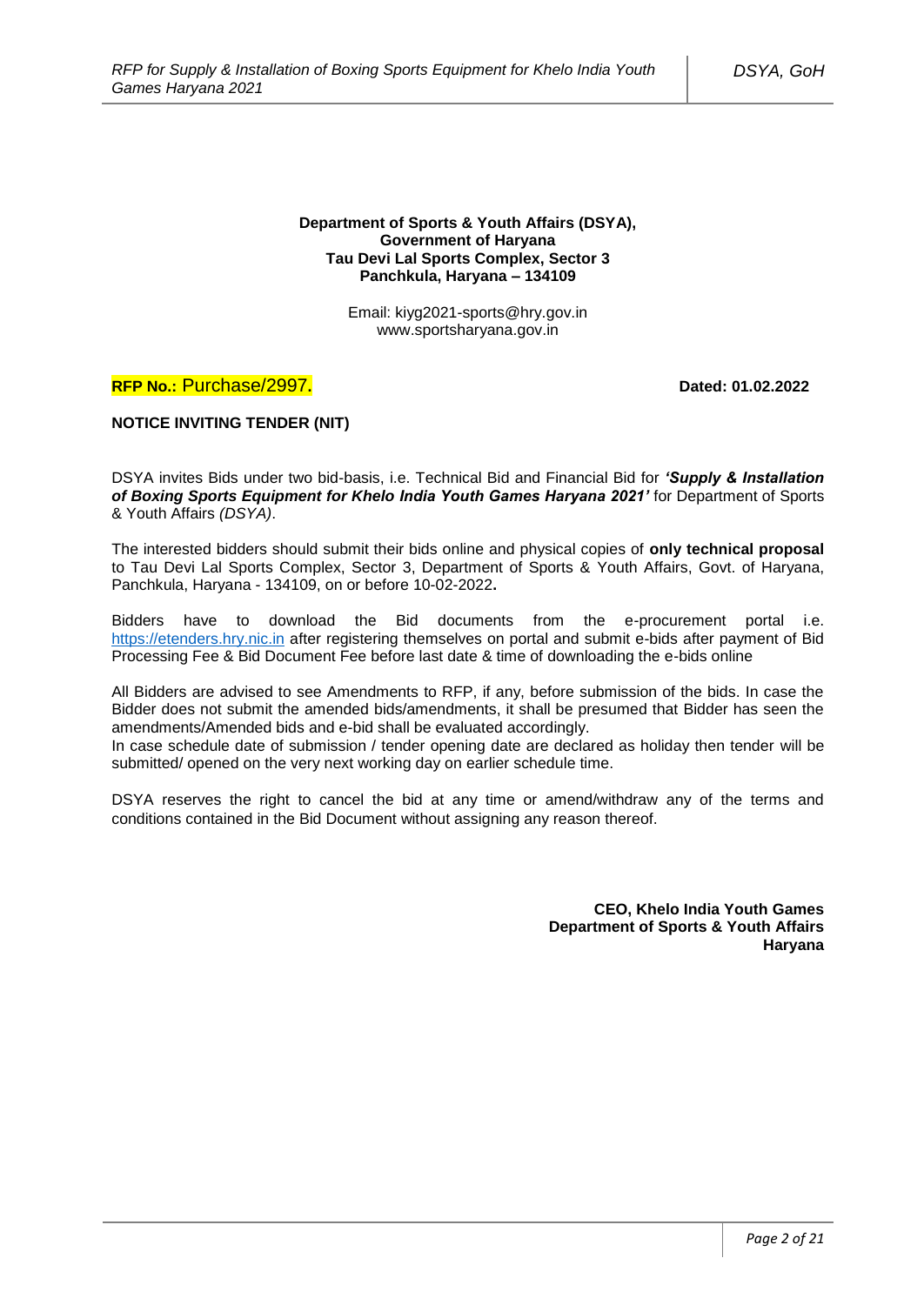### **1. DETAILED NOTICE INVITING E-TENDER**

e-Tender is invited in single stage two cover system i.e. Request for Technical Bid **(online Bid under Technical Envelope and hard copy submission with mentioning Page No)** and Request for Financial Bid (comprising of price bid Proposal under online available Commercial Envelope):

| Sr. No. | <b>Information</b>                                                 | <b>Details</b>                                                                                                                                                                                                                                                                                              |
|---------|--------------------------------------------------------------------|-------------------------------------------------------------------------------------------------------------------------------------------------------------------------------------------------------------------------------------------------------------------------------------------------------------|
|         | <b>Description of Goods</b>                                        | <b>Boxing Sports Equipment</b><br>(Annexure-I)                                                                                                                                                                                                                                                              |
| 2       | EMD (to be deposited online) *                                     | ₹ 31.000/-<br><b>Account Holder Name: Director,</b><br>Department of Sports & Youth Affairs<br><b>Bank Name: State Bank of India</b><br><b>Account No.: 39454876084</b><br><b>IFSC Code: SBIN0050969</b><br>MICR No.: 160002173<br>Validity period for the EMD will be up to<br>30 <sup>th</sup> June, 2022 |
| 3       | Tender Document Fee*                                               | ₹ 3,000/-                                                                                                                                                                                                                                                                                                   |
| 4       | e-Service Fee (to be deposited online)                             | ₹ 1,000 + 18% GST                                                                                                                                                                                                                                                                                           |
| 5       | Start Date & Time of Bid Preparation and<br>Submission             | 01.02.2022                                                                                                                                                                                                                                                                                                  |
| 6       | Expiry Date & Time of bid for EMD<br>submission                    | 09.02.2022                                                                                                                                                                                                                                                                                                  |
| 7       | Last date and time for submission of<br>proposals through e-Tender | 10.02.2022                                                                                                                                                                                                                                                                                                  |

**Note: For relaxation of Tender Fee & EMD** Please refer "Haryana State Public Procurement Policy for MSME -2016" notified vide G.O.No.2/2/2016-4IBII (1) dated 20-10-2016 and for Startups/first generation Entrepreneurs as notified vide G.O. No.2/2/2016-4IB-II dated 03.01.2019.

### **2. DATA SHEET**

| Sr. No.        | <b>Activity Description</b>                                                                                  | <b>Details</b>                                                                                                                    |
|----------------|--------------------------------------------------------------------------------------------------------------|-----------------------------------------------------------------------------------------------------------------------------------|
|                | RFP No. and Date of Availability of RFP                                                                      | RFP No.: Purchase/2997<br>Date: 01.02.2022                                                                                        |
| 2              | Proposal Due Date                                                                                            | 10.02.2022                                                                                                                        |
| 3              | Technical Proposal Opening Date and<br>submission of hard copy of technical<br>proposal with proper binding. | 11.02.2022, 10.00 Hrs                                                                                                             |
| 4              | <b>Financial Proposal Opening</b>                                                                            | To be communicated later                                                                                                          |
| 5              | Letter of Award (LOA)                                                                                        | To be communicated later                                                                                                          |
| 6              | Office Address - Venue for opening and<br>evaluation of Bids                                                 | Department of Sports & Youth Affairs<br>Govt. of Haryana<br>Tau Devi Lal Sports Complex, Sector 3,<br>Panchkula, Haryana - 134109 |
| $\overline{7}$ | <b>Contact Details</b>                                                                                       | <b>Contact Person:</b><br>Mr. Rajesh Kumar, Superintendent<br>Email id: kiyg2021-sports@hry.gov.in<br>Mobile No: +91 7717307781   |
| 8              | <b>Tender Documents on Website</b>                                                                           | URL for e-tender<br>https://etenders.hry.nic.in/nicgep/app<br>http://www.haryanasports.gov.in/                                    |
| 9              | <b>Method of Selection</b>                                                                                   | Pre-Qualification & L1                                                                                                            |
| 10             | <b>Bid Validity Period</b>                                                                                   | 90 days                                                                                                                           |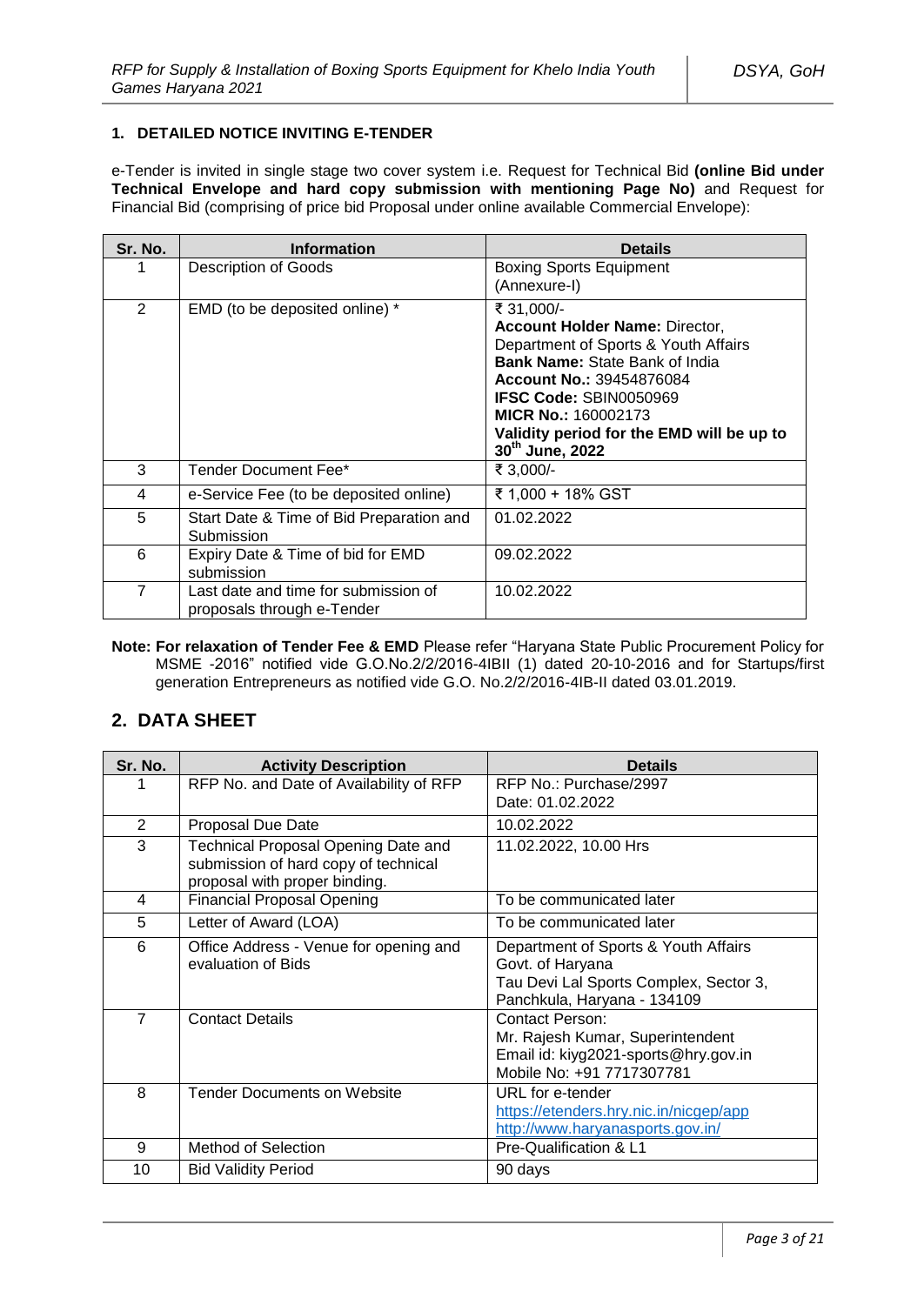### **A. Information to Bidders:**

#### **1. Instructions to bidder on Electronic Tendering System.**

Registration of bidders on e-Procurement Portal**,** Information about Digital Certificate, Instructions about Online Payment of Tender Document fee/e-Service Fee/Earnest Money, Important Instructions & Help manual for online bidding and other General issues option available on Home page of NIC e-procurement portal i.e [https://etenders.hry.nic.in.](https://etenders.hry.nic.in/)

In case bidders need any clarifications or if training required to participate in online tenders they can contact office Timings of Help-desk support & Contract Details: - The detail may be seen under "Contract US" option available on Home Page of NIC e-

Procurement portal i.e [https://etenders.hry.nic.in.](https://etenders.hry.nic.in/) For support related to Haryana Tenders in addition to Helpdesk: -

In addition, for support related to Haryana Tenders in addition to helpdesk you may also contact to following: -

E - mail: eproc.nichry@yahoo.com Desk: 0172-2700275

**2.** Date and Time of making payment of tender fee, earnest money deposit (EMD) and eservice fee is as under:

|   | A Online submission of EMD, Tender fee &<br>e-Service Fee Option-1: Through Net<br><b>Banking and Debit card</b>                                                                                                    |  |
|---|---------------------------------------------------------------------------------------------------------------------------------------------------------------------------------------------------------------------|--|
| в | Online submission of EMD<br>Option-2: Through RTGS/ NEFT-<br>(In case of above, the bidder has to<br>pay Tender fee & e-Service fee<br>Through Net Banking and Debit card<br>as per the given date & time schedule) |  |

- **3.** As the Bids are to be submitted online and are required to be encrypted and digitally signed, the Bidders are advised to obtain Digital Signature Certificate (DSC) at the earliest. For Digital Certificate, the Bidders should visit NIC portal https://etenders.hry.nic.in/nicgep/app?page=DSCInfo&service=page
- **4.** The Bidders shall have to pay for the Tender Documents Fee, EMD Fees & e-Service Fee online by using the service of secure electronic payment gateway. The secure electronic payments gateway is an online interface between bidders and online payment authorization networks.
- **5.** The bidders must have Net Banking account in order to pay Tender Document Fee and e-Service Fee.
- **6. Payment of Tender Fee: -** The payment for the Tender Document Fee shall be made by the interested bidder online directly through Net Banking with the available Banks at e- GRAS e-Payment Gateway.
- **7. Payment of e-Service Fee: -** E-Service Fee payment shall be made separately by the interested bidders/ contractors online directly through Net Banking Account.
- **8. Payment of EMD: -** The payment of EMD can be made through Net Banking or RTGS/ NEFT as per details at Para-2 above. In this regard please refer to "Instructions to bidder on Electronic Tendering System.
- **9.** Intending bidders will be mandatorily required to sign-up online (create user account) on the website [https://etenders.hry.nic.in](https://etenders.hry.nic.in/) to be eligible to participate in the e-Tender. In case the intended bidder fails to pay EMD fee under the stipulated time frame, he/she shall not be allowed to submit his/ her bids for the respective event/Tenders.
- **10.** In case of payment of EMD through RTGS/ NEFT, the interested bidders must remit the funds at least on or before **09.02.2022** and make payment via RTGS/NEFT to the beneficiary account number specified under the online generated challan. The intended bidder/ Agency thereafter will be able to successfully verify their payment online, and submit their bids on or before the expiry date & time of the respective events/ Tenders at https://etenders.hry.nic.in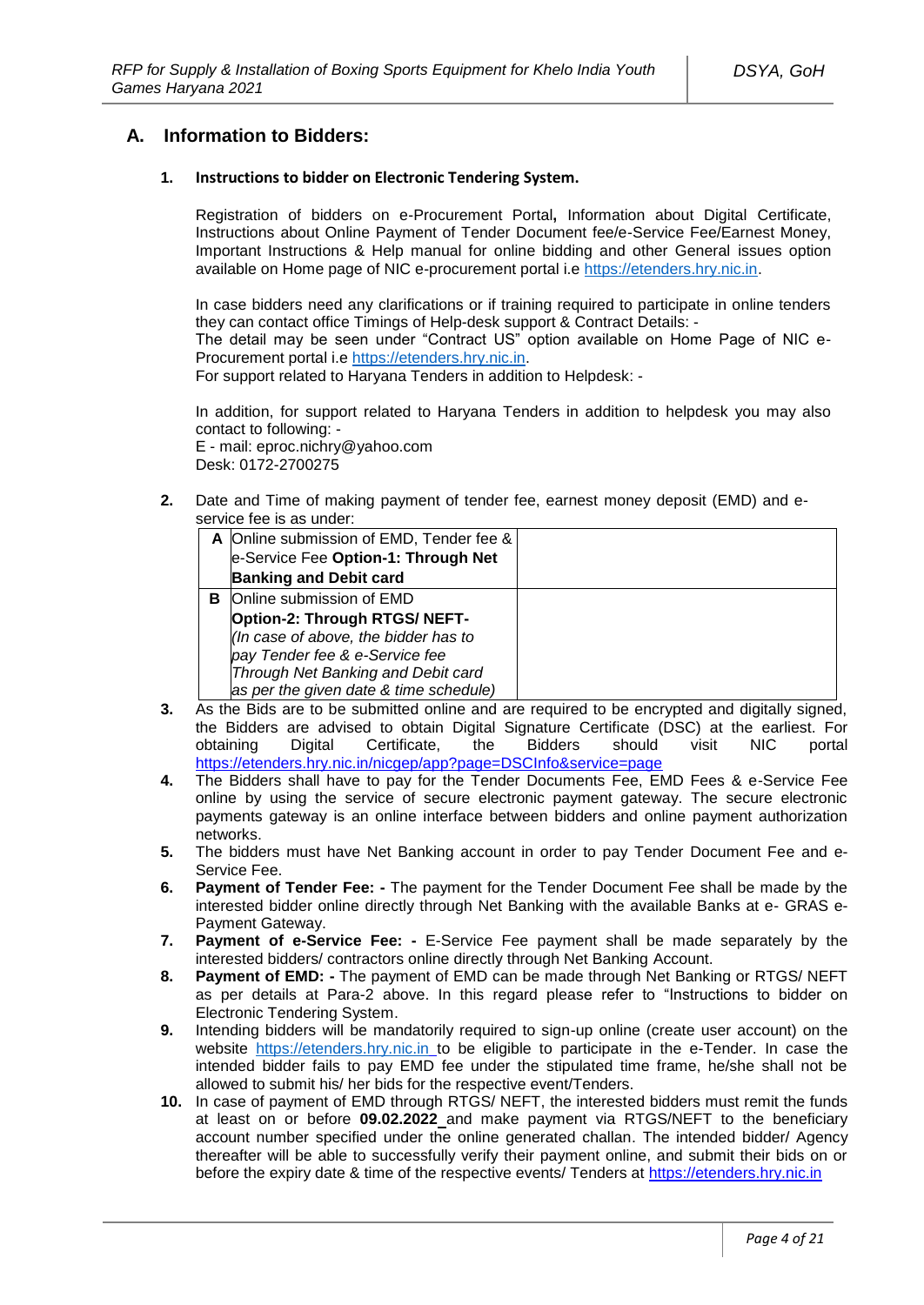- **11.** However, the details of the EMD, Tender document Fee & E Service Fee are required to be filled/ provided at the time of online Bid Preparation.
- **12.** Online Technical Envelope—Reference details of the Earnest Money Deposit, Tender Document Fee & e - Service Fee instrument and scanned copies of supporting documents and QR/technical criteria with proper index and page numbering on all the documents have to be provided as per **Annexure-A** of this document.
- **13.** If the tenders are cancelled or recalled on any grounds, the Tender Document Fee and e-Service Fee will not be refunded to the bidder.
- **14.** If any queries related to this RFP, Bidders can submit their queries only through the official email id [kiyg2021-sports@hry.gov.in](mailto:kiyg2021-sports@hry.gov.in) before 5.00PM on working days.

# **B. Brief Description of Procuring Sports Equipment / items:**

| Sr. No L | Description                                                | Quantity | <b>Place of Delivery</b>                                     |
|----------|------------------------------------------------------------|----------|--------------------------------------------------------------|
|          | Supply & installation of Boxing<br><b>Sports Equipment</b> | 13 Items | Tau Devi Lal Sports Complex,<br>Sector-3, Panchkula, Haryana |

The detailed technical specifications/description of the above items are available at **Annexure-I** of this document. **Only mentioned brand will be acceptable.**

# **C. Specific Terms & Condition/ Eligibility Criteria related to above items: -**

| 1.             | The Bidder must be a Single Business Entity for the<br>purpose of this Invitation for RFP Document, a business<br>entity shall mean a company registered in India under<br>the Companies ACT, 1956 or 2013 or a partnership firm<br>registered under The Limited Liability Partnership Act,<br>2008 or The Indian Partnership Act 1932.<br><b>JV/Consortium not Allowed.</b>                                                | Certificate<br>Registration<br>of<br>Incorporation(s).                                                                                              |
|----------------|-----------------------------------------------------------------------------------------------------------------------------------------------------------------------------------------------------------------------------------------------------------------------------------------------------------------------------------------------------------------------------------------------------------------------------|-----------------------------------------------------------------------------------------------------------------------------------------------------|
| $\mathbf{2}$ . | Average annual turnover of the Bidder in the last 3<br>years i.e. 2017-18, 2018-19 and 2019-20 must be at<br>least ₹ 01 Crore from sale of sports equipment/items &<br>Sports Apparel.                                                                                                                                                                                                                                      | Audited<br>Financial<br>Statements/Certificate<br>from<br>statutory<br>Auditor<br>should<br>be<br>submitted as per the enclosed<br>Annexure- 'E'.   |
| 3.             | The<br>Bidder<br>have<br>relevant<br>experience<br>must<br>in.<br>undertaking any three (03) similar* assignments in the<br>last seven (07) years (International/National level).<br>Note: *Supply and installation of sports equipment for<br>Central Government/State Government/ National Sports<br>Federation / State Sports Federation.                                                                                | Client Certificate/<br>Work Order/<br>Certificate<br>Completion<br>(Please)<br>provide a list of assignments<br>before attaching relevant evidence. |
| 4.             | The Bidder should be in the business of sale of Sports<br>Equipment as Original equipment manufacturer (OEM)<br>for at least 05 Years as on March 31 <sup>st</sup> , 2021.<br>0R<br>In case the Bidder is not a manufacturer (OEM) then the<br>bidder should be an authorized supplier / dealer of the<br>manufacturer and in business of supplying sports<br>equipment for more than one (01) year as on March<br>31,2021. | Proof of OEM /<br>Authorisation<br>Certificate<br>(with period clearly<br>specified)<br>should be submitted as per the<br>enclosed Annexure- 'C'.   |
| 5.             | The equipment should be supplied to Tau Devi Lal sports complex, Sector-3, Panchkula,                                                                                                                                                                                                                                                                                                                                       |                                                                                                                                                     |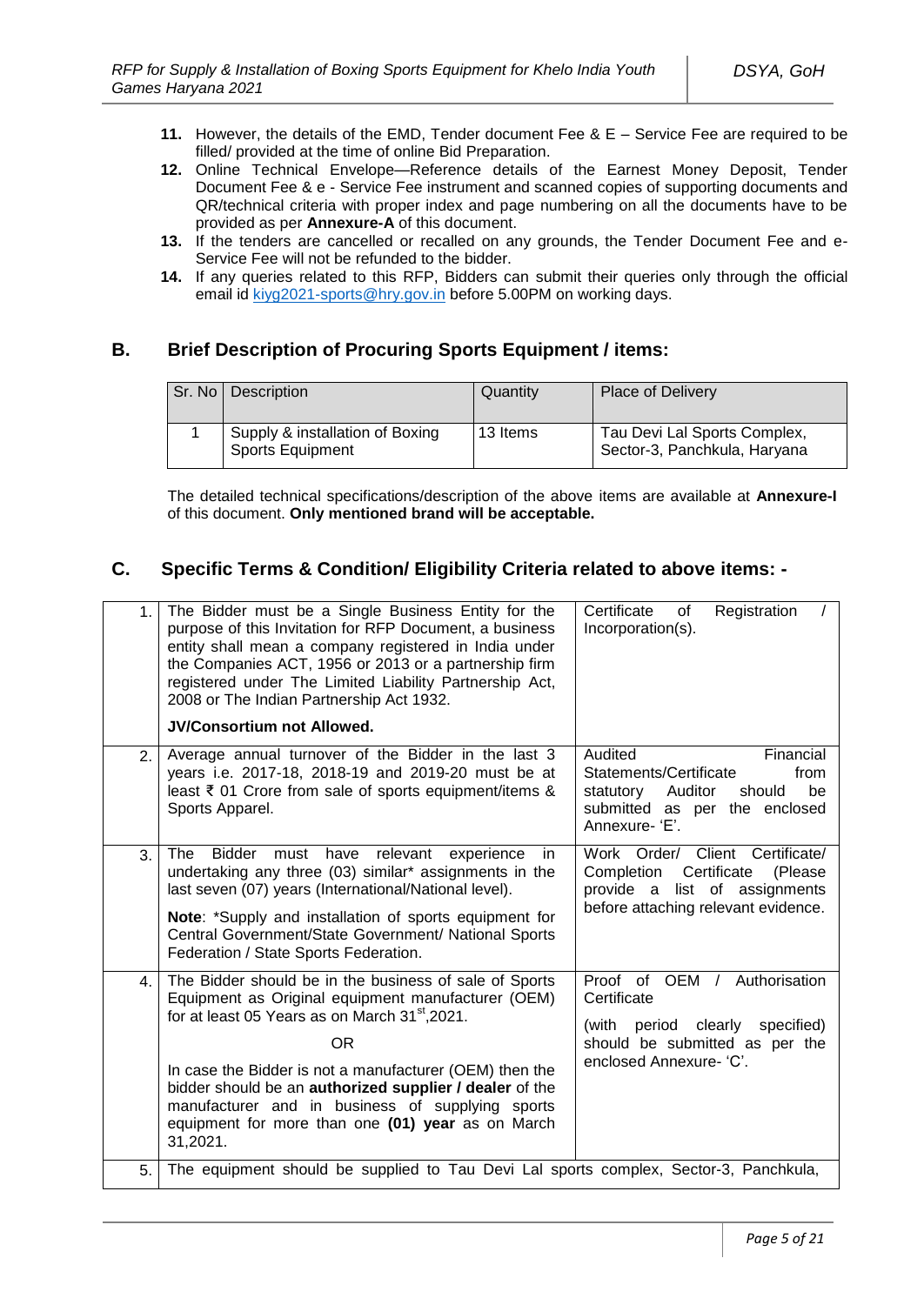|     | Haryana.                                                                                                                                                                                                                                                                                                                                                                                                                                                                                                                                                                  |  |  |
|-----|---------------------------------------------------------------------------------------------------------------------------------------------------------------------------------------------------------------------------------------------------------------------------------------------------------------------------------------------------------------------------------------------------------------------------------------------------------------------------------------------------------------------------------------------------------------------------|--|--|
| 6.  | The suppliers are required to submit the detail of sports equipment/items as per Annexure-II.<br>The intending supplier shall also have to mention, the detailed specifications, name of<br>manufacturer/make, model of the article and has to enclose the catalogue in PDF format with<br>image/ pictures of the material offered, for which the rates are quoted as per the below format.                                                                                                                                                                               |  |  |
|     | Item No                                                                                                                                                                                                                                                                                                                                                                                                                                                                                                                                                                   |  |  |
|     | Name of the Item                                                                                                                                                                                                                                                                                                                                                                                                                                                                                                                                                          |  |  |
|     | Offered Make & Model                                                                                                                                                                                                                                                                                                                                                                                                                                                                                                                                                      |  |  |
|     | Specification<br>Compliance<br><b>NIT</b><br>per<br>as<br>(Yes/No)                                                                                                                                                                                                                                                                                                                                                                                                                                                                                                        |  |  |
|     | Offered item with Original Images                                                                                                                                                                                                                                                                                                                                                                                                                                                                                                                                         |  |  |
|     | Above format should be proper in one page for each item. The photocopies/ Xerox /fax of<br>these documents will not be considered. In absence of the above original documents, the<br>item(s) offered will not be considered. The preference will be given to the items bearing ISI/ISO<br>/quality control make for the sports material & goods.                                                                                                                                                                                                                         |  |  |
|     | In case of doubt in material, supplied by the firm/bidder, the expenditure incurred on getting the<br>material tested will be borne by the bidder. If, even after approval, information / facts submitted<br>by the bidder are found misleading / incorrect etc., DSYAGOH reserves the right to reject the<br>tender for the current / future supply or may impose penalties as deemed fit. Non-compliance<br>of any of the terms & conditions of the tender will also warrant above penalties.                                                                           |  |  |
| 7.  | The intending supplier should quote the rates inclusive of all expenses, charges, taxes, duties,<br>transportation, packing and forwarding, insurance etc. inclusive of all applicable taxes and<br>freight charges for Tau Devi Lal sports complex, Sector-3, Panchkula, Haryana. Rate quoted<br>shall also include Supply, Installation, and Commissioning & On-site training for operation of<br>equipment. The financial must be submitted in the bidder's letter head with seal and sign.                                                                            |  |  |
| 8.  | The minimum warranty/guarantee period shall be of two (2) years for equipment/ items. Not<br>applicable for the Items which are subject to non-warranty. However, DSYA will verify whether<br>the quoted equipment's/items are falling under warranty or non-warranty. Decision of the<br>DSYA will be final in this regard. Any period over and above the minimum period mentioned<br>shall also be accepted.                                                                                                                                                            |  |  |
| 9.  | For imported equipment if supplied directly from foreign): The custom clearance,<br>transportation, insurance etc. of the equipment from the port of entry in the country to the<br>consignee's place shall be sole responsibility of the supplier and its agent. These are to be<br>shown separately in the price bid. However, for custom duty exemption wherever applicable for<br>import of sports equipment/goods KIYG, 2021 secretariat will apply to the appropriate<br>authority. The seller and his agent should liaison the claim for exemption of Custom Duty. |  |  |
|     | 10. Technical specification of the sports equipment used in competitions should be as per rule of<br>the International / National Federation/Association of concerned disciplines.                                                                                                                                                                                                                                                                                                                                                                                        |  |  |
| 11. | DSYAGOH will be legally competent to cancel the supply order and also to take any other<br>action against the supplier including imposing any penalty during or till the final execution of<br>the supply, in case the supplier is ever found to have committed any fraud against DSYAGOH<br>in supplying the material or indulged in any other malpractices thereof causing any financial<br>losses during contract period.                                                                                                                                              |  |  |
| 12. | The bidders will give a self-attested declaration on Rs 100/- stamp paper that the quality and<br>brand of sports equipment used in competitions and quoted in the tender are correct and as<br>per rule of International/National/Associations of concerned disciplines. In case of any defect,<br>DSYAGOH may impose penalty as deemed fit and will have the right to make recovery from<br>security or any pending bills or and take any legal action as deemed fit.                                                                                                   |  |  |
|     | 13. The Bidder must submit information with supporting documents as specified in Annexure III.                                                                                                                                                                                                                                                                                                                                                                                                                                                                            |  |  |
|     | 14. DSYAGOH considering, past performance of the tenderer, reserves the right to reject any                                                                                                                                                                                                                                                                                                                                                                                                                                                                               |  |  |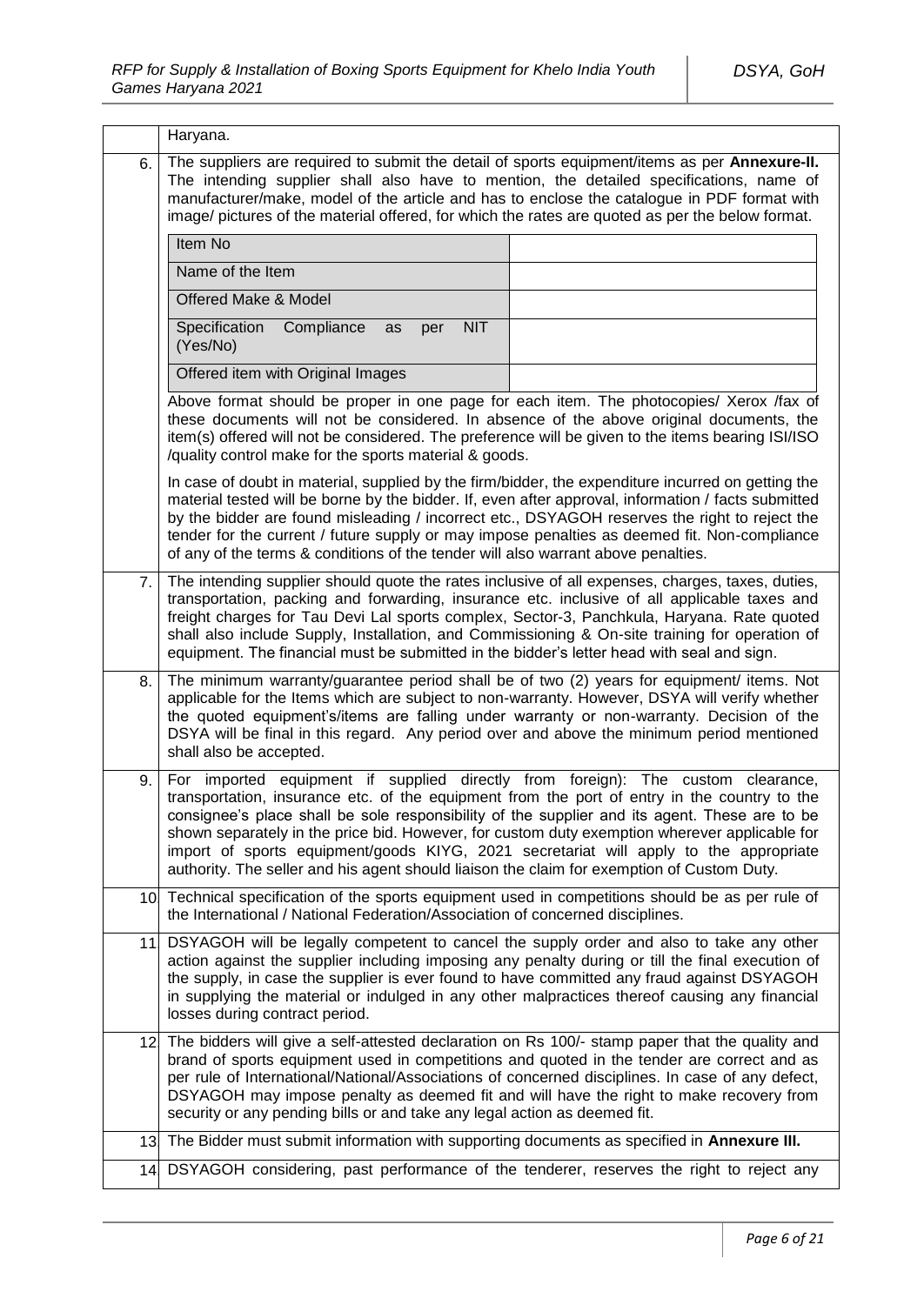|     | tender.                                                                                                                                                                                                                                                                                                                                                                                                                                                                                                                                                                                                                                                                                                                                                                                                                                                                                                                                               |  |
|-----|-------------------------------------------------------------------------------------------------------------------------------------------------------------------------------------------------------------------------------------------------------------------------------------------------------------------------------------------------------------------------------------------------------------------------------------------------------------------------------------------------------------------------------------------------------------------------------------------------------------------------------------------------------------------------------------------------------------------------------------------------------------------------------------------------------------------------------------------------------------------------------------------------------------------------------------------------------|--|
| 15. | In case, any dispute arises in regard to the tender, the decision of the DSYAGOH will be final<br>and binding.                                                                                                                                                                                                                                                                                                                                                                                                                                                                                                                                                                                                                                                                                                                                                                                                                                        |  |
| 16. | In case of litigation, the courts at Panchkula only will have jurisdiction for deciding case<br>according to Indian law in force.                                                                                                                                                                                                                                                                                                                                                                                                                                                                                                                                                                                                                                                                                                                                                                                                                     |  |
| 17. | The technical bids will be opened first and financial bids of only those bidders shall be opened<br>whose Technical bids are accepted by the competent authority.                                                                                                                                                                                                                                                                                                                                                                                                                                                                                                                                                                                                                                                                                                                                                                                     |  |
| 18. | It must be noted that this is just an enquiry and does not amount to any commitment on the<br>part of DSYAGOH to order any products offered. The decision of DSYAGOH in this regard<br>would be final and be entirely, at its discretion.                                                                                                                                                                                                                                                                                                                                                                                                                                                                                                                                                                                                                                                                                                             |  |
|     | 19. The supplier shall not dispatch the ordered material after expiry of the delivery period. The<br>supplier shall apply to DSYAGOH for extension of delivery period and obtain approval before<br>dispatch. In case the supplier dispatches the goods late, without obtaining an approval for<br>extension, it would be doing so at its own risk and no claim for payment for such supply and /<br>or any other expense related to such supply shall lie against DSYAGOH.                                                                                                                                                                                                                                                                                                                                                                                                                                                                           |  |
|     | 20 The supplies received, if not found as per specification of tendered items, are liable to be<br>rejected                                                                                                                                                                                                                                                                                                                                                                                                                                                                                                                                                                                                                                                                                                                                                                                                                                           |  |
| 21. | Supply will be made in full quantity within the stipulated time and at place indicated in the<br>supply order.                                                                                                                                                                                                                                                                                                                                                                                                                                                                                                                                                                                                                                                                                                                                                                                                                                        |  |
|     | 22 Software up-gradation, if any, during the Guarantee/Warranty shall be provided by the Supplier<br>free of cost.                                                                                                                                                                                                                                                                                                                                                                                                                                                                                                                                                                                                                                                                                                                                                                                                                                    |  |
| 23. | Delivery period: - The delivery of the store is required in full quantity within 21 days from the<br>date of issue of supply order.                                                                                                                                                                                                                                                                                                                                                                                                                                                                                                                                                                                                                                                                                                                                                                                                                   |  |
| 24. | Payments terms: - One hundred percent (100%) payment of the contract price subject to<br>recoveries / liquidated damages/shortages etc., if any, shall be paid on receipt and inspection of<br>goods in good condition (including installation & commissioning) and upon submission of the<br>following documents:<br>Suppliers certificate that the amount shown in the invoice are correct in terms of the<br>i.<br>contract and that all terms and conditions of the contract have been complied with;<br>Four copies of Supplier's invoice showing contract number, goods description, quantity,<br>ii.<br>unit price and total amount;<br>Acceptance Certificate, in original issued by the authorized representative of the<br>iii.<br>consignee;<br>Two copies of Packing list identifying contents of each lot;<br>iv.<br>Insurance certificate;<br>v.<br>Warranty Certificate (Wherever Applicable)<br>vi.<br>vii.<br>Certificate of origin. |  |

**Note**: The format of the Technical Bid/ Index for the Technical Bid Documents will be as per **Annexure-A** of this document and the bidders are requested to upload their Technical Bids on the Portal with index as provided in **Annexure-A.**

**In case of non-submission of required Eligibility Documents as at Annexure-A, the bid of the firm will not be considered and no further chance will be given for the submission of these documents. However, clarification, if any, of already submitted documents maybe obtained in case required as per the rules.**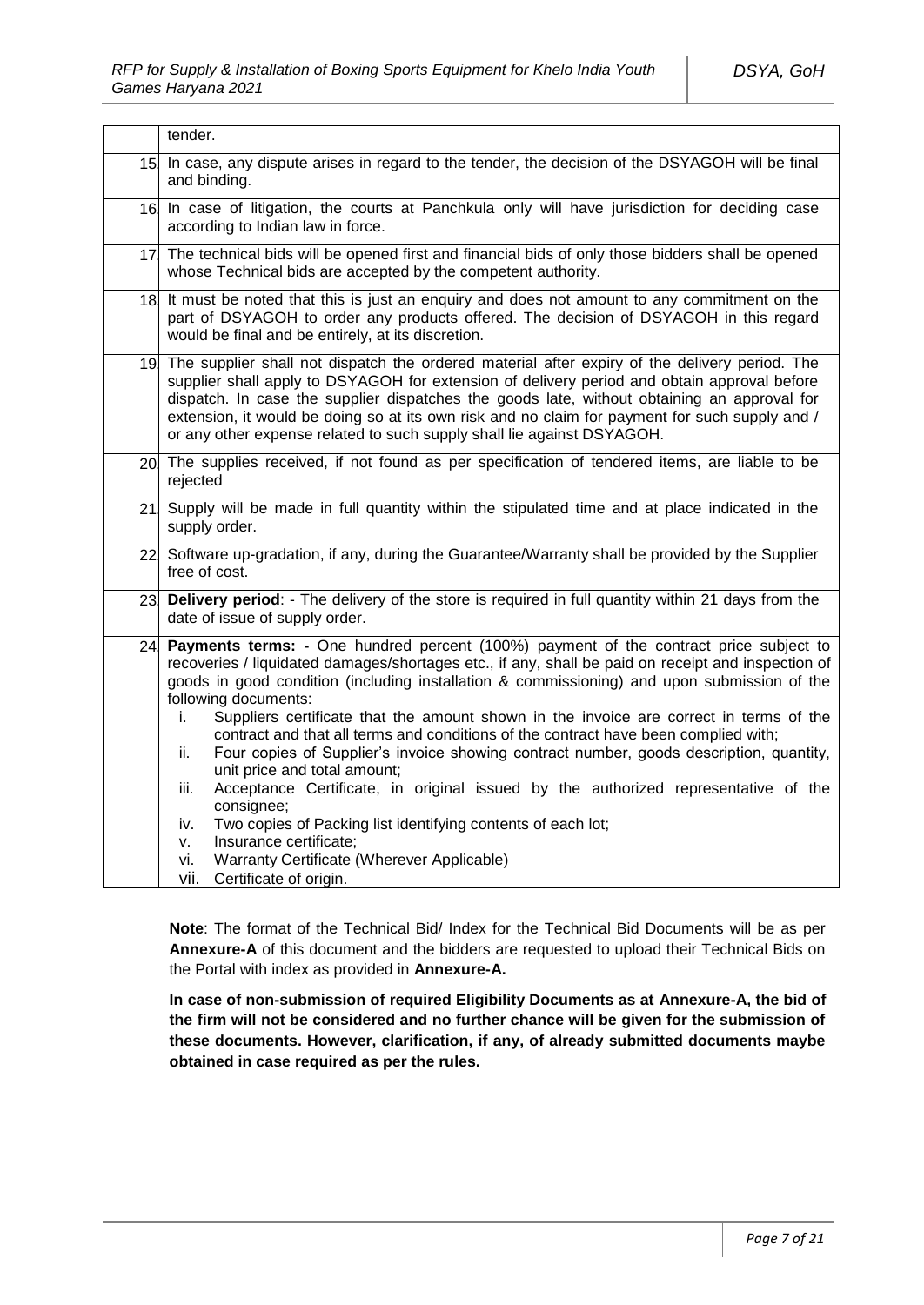**Standard Terms and Conditions** (wherever applicable these terms & conditions will overrule the specific terms and conditions as at Para 'C' above): -

#### **1. EMD: -**

The firms are required to deposit Earnest Money as indicated above failing which the tenders are liable to be rejected. Manufacturing Micro & Small Enterprises (MSEs) of the State, Startups/ First Generation Entrepreneurs of the State, Central or Haryana Public Sector Enterprises and "approved sources" as declared by the Industries Department, Haryana, are exempt from the deposit of EMD.

#### **2. Performance Security:**

The successful Tenderer/Bidder shall be required to deposit Performance Security Deposit within 14 days of issuance of LOA as under: -

| Sr.           | <b>Type of Firm/Enterprises</b>                 | <b>Value of Performance Security</b>                                              |  |  |
|---------------|-------------------------------------------------|-----------------------------------------------------------------------------------|--|--|
| No.           |                                                 | <b>Deposit</b>                                                                    |  |  |
| l1            | Haryana based firms: -                          |                                                                                   |  |  |
|               | (i)<br><b>Small Enterprises (MSEs)</b>          | Haryana Based Micro and $\vert$ (i) @0.2% of the value of contract                |  |  |
|               | (ii) Haryana based other firms /<br>enterprises | (ii) @2% of the value of contract                                                 |  |  |
| $\mathcal{D}$ | Other States/ UTs based firms                   | @ 3% of the value of contract                                                     |  |  |
|               |                                                 | # Haryana based MSEs will be eligible for performance security deposit @ 0.2% who |  |  |
|               |                                                 | have filed SSI Certificate/EM Part-II/Udyog Aadhaar Memorandum (UAM)/Udyam        |  |  |

*Registration in Haryana and who participate directly in the tendered/quoted items and offering to supply the entire* Work/Supply Order by their enterprise*.*

The conditions governing the above may kindly be seen in the notification dated 14.12.2020.

The performance security in excess of the EMD already deposited can be submitted in the shape of Demand Draft/Call Deposit Receipt/Banker's Cheque or in the shape of equivalent Bank Guarantee of any scheduled bank with branch in Panchkula. The performance security shall be returned after the successful completion of the warranty period.

In case of Bank Guarantee, the successful bidder shall furnish the performance security for the required amount (as per the above table) valid up to 180 days beyond the warranty period and further revalidating till the warranty in case of replacement during warranty period.

### **3. Price Fall Clause:**

Price Fall Clause is that the price quoted in the tender/quotation or approved in the Rate Contract for the stores shall not exceed in any way the lowest price at which the tenderer quote for the supply the stores of identical description to Central / State Government Institutions/Undertakings/any other person during the delivery period/currency period of the rate contract. If, at any time during the delivery period/currency period, the successful tenderer reduces the rates/sale price of the quoted stores to any person at the price lower than the price chargeable under the supply order/ rate contract, the tenderers should forthwith notify such reduction and inform this office and the price payable under the supply order/contract for the stores supplied after the date of coming into force of such reduction of the rates shall stand correspondingly reduced to that level. The successful tenderers shall promptly notify the reduction of rates to this office as well as to the concerned Indenting Officer/ Consignees. The tenderer shall also give a certificate on their bills that the rates charged by them are not in any way higher to those quoted by them to the Central and other State Government etc., during the corresponding period. The Indenting Officer shall be required to ensure that requisite certificate is given by the concerned firm on the bills before releasing their payments.

**4. Penalty to firm on Delay in delivery:** Should the contractor fail to deliver or dispatch any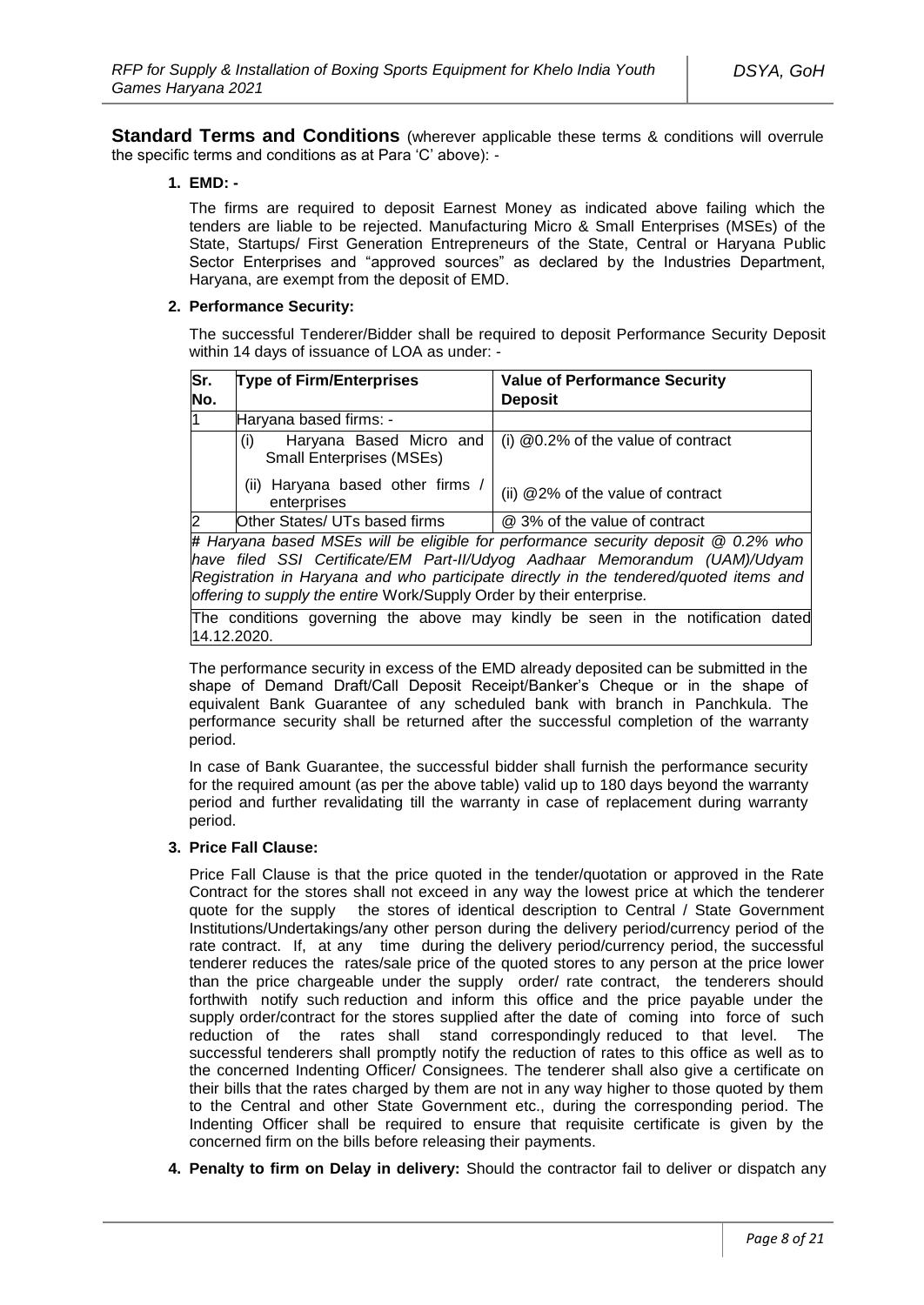consignment within the period prescribed for such delivery or dispatch stipulated in the supply order, the delayed consignment will be subject to 2% penalty per consignment per month recoverable on the value of the stores supplied.

**5.** The bidders are required to quote the basic rates, the delivery/ transportation costs/ applicable GST and duties etc., and the place of billing for the supply of stores clearly and separately. The bidders are required to intimate the place of billing.

#### **6. Penalty Clause for Department/ Govt. Agencies for delay in Payment**

Delay in payments to the suppliers beyond the stipulated credit period indicated in the supply order, unless supported by cogent reasons and approved by a higher authority, will attract penal interest on the defaulting amount @ Rs. 25/- per rupees one lakh per day of delay beyond the stipulated credit period.

#### **7. Negotiation of Rates**

Regarding negotiations of rates, policy issued by the State Government vide G.O. No.2/2/2010-4-IB-II dated 18.06.2013, G.O. No.2/2/2010-4-IB-II dated 16.06.2014, G.O. No.2/2/2010-4-IB-II dated 09.02.2015 will be applicable.

#### **8. Concession to MSMEs of State:**

The State Government has notified "Haryana State Public Procurement Policy for MSME - 2016" which will be applicable in respect of concessions to Haryana based MSMEs and KVIs. For claiming the relevant concession/s like Tender Fee, Earnest Money Deposit (EMD), Turnover, Exemption in respect of Past Performance & Experience, Purchase Preference and Performance Security, the bidders are required to submit the documentary proof from Government authorities showing that they come under Haryana based manufacturing MSME/KVI units as the case may be e.g. **\***Entrepreneurs Memoranda in Haryana in bidder's name and further subject to fulfilment of eligibility criteria as provided in the said Policy of 2016.

**\*Note:-** To claim the concessions/benefits under the above policy, the bidder is required to submit SSI Certificate/Manufacturing Entrepreneurs Memorandum (part-II) issued by the Industries Department Haryana in respect of the quoted item / Udhyog Aadhaar Memorandum (UAM)/Udhyam Registration of Haryana based manufacturing enterprises in respect of the quoted item *(Ref. Industries & Commerce Department Haryana Memo No.TS/DS&D/11389-A Dated 03.07.2018)* and further subject to fulfilment of eligibility criteria as provided in the said Policy of 2016 and amendments from time to time

#### **9. Concession/benefits to Startups/First Generation Entrepreneurs of State:**

The State Government has notified "Concession/benefits in Public Procurement to Startups/First Generation Entrepreneurs of State" which will be applicable in respect of concessions to Startups/First Generation Entrepreneurs of State. For claiming the relevant concession/s like Tender Fee, Earnest Money Deposit (EMD), Turnover, Exemption in respect of Past Performance & Experience, Purchase Preference and Performance Security, the bidders are required to submit the documentary proof as per the said policy.

**10.** In case of evidence of cartel formation by the bidder(s), the EMD is liable to be forfeited along with other actions as are permissible to Government like filing complaints with the Competition Commission of India and/ or other appropriate forums.

#### **11. Purchase Preferences for approved Sources**

The DSYA Haryana, reserves the right to allow purchase preference to the approved sources, including Central or Haryana State Public Sector Undertakings/Enterprises, provided that such approved source takes part in the bidding process and the quoted prices of the approved source is within 10% of the lowest acceptable price, other things being equal. However, such purchase preference would be available to the approved source only at the lowest acceptable price.

**12. Preference to Make in India: -** The public procurement in the State in reference to "Preference to make in India" shall be governed by Govt. Order No.02/08/2020-4IB-II dated 18.11.202 or as amended from time to time in this regard)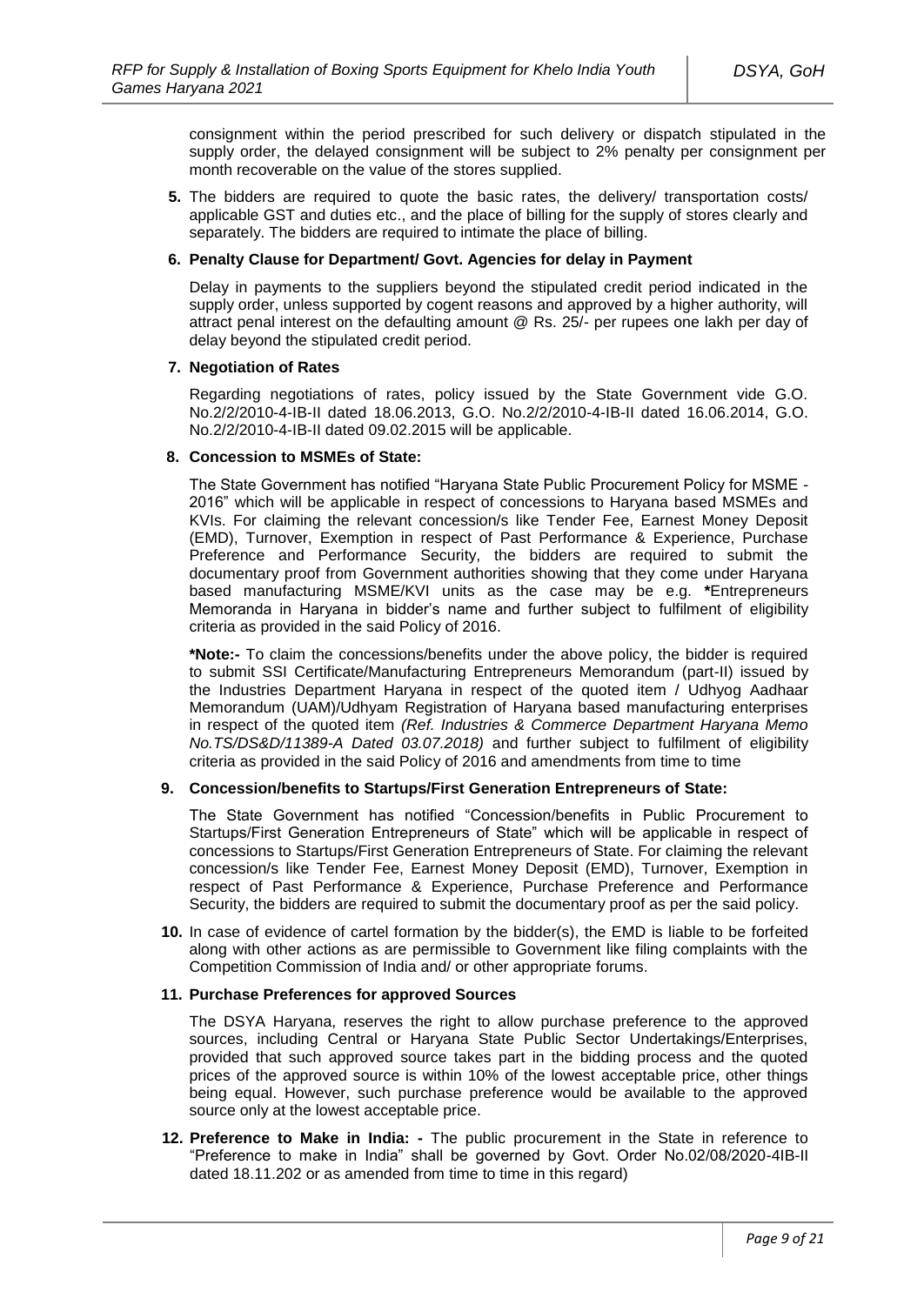**13. Restriction in Public procurement from bidders of certain Countries: -** The restriction on procurement from bidders from a Country or Countries on grounds of Defense of India or matters directly or indirectly related thereto including National Security shall be governed by Govt. Order No.02/09/2020-4IB-II dated 10.12.2020 or as amended from time to time in this regard).

#### **14. Penalty clause for rejected samples/ material offered by the Bidder:**

In case, the material offered for inspection by the firm fails to meet the specifications stipulated in NIT/Order/Contract and the samples are rejected by the Inspecting Committee, the Indenting Department will have the right to levy a penalty at 0.1% of the total order value. In case, the material offered for inspection fails during the 2nd inspection also, the Indenting Department will have the right to increase the penalty to 0.25% of the total order value. In case, the material offered fails during the 3rd and final inspection also, the firm will be liable for penal action including forfeiture of security, risk purchase, debarring/ blacklisting in future, and no further opportunity for inspection would be provided to the supplier firm.

#### **15. Grievance Redressal Mechanism for dealing with the representations/ complaints/ letters of the participating bidders/ firms:**

A time bound Grievance Redressal Mechanism for dealing with the representations/ complaints/ letters of the participating bidders/ firms in the tendering process in the State Public Procurement will be governed by State Government Policy. All the bidders/ firms who want to make any representation/ complaint against any issue related to their technical scrutiny of the bids may do the same within 5 working days (up to 05:00 P.M. of the Fifth Working day) of the date of issue of letter/ intimation regarding their **As per NIT/ Not as per NIT status.** They have to ensure that their communication is delivered/ reached within 5 working days and delay in postal will not be counted as a valid reason. No representation/ complaint in whatsoever manner from the bidders/ firms will be entertained after the opening of Financial Bid.

**16. Blacklisting**: - The firm should not be blacklisted/debarred either in Government Departments/Agencies in State of Haryana or Central Government Departments/Agencies etc. as on the date of submission of the bid in the present tender. Declaration for the same should be submitted as per the enclosed Annexure- 'D'.

### **17. Arbitration Clause**

In the case of dispute arising upon or in relation to or in connection with the contract between the Employer and the Supplier, which has not been settled amicably, any party can refer the dispute for Arbitration under The Arbitration and Conciliation Act, 1996. Such disputes shall be referred to an Arbitral Tribunal consisting of 3 (three) arbitrators, one each to be appointed by the Employer and the Supplier, the third arbitrator shall be chosen by the two arbitrators so appointed by the parties and shall act as Presiding Arbitrator. In case of failure of the two arbitrators, appointed by the parties to reach a consensus regarding the appointment of the third arbitrator within a period of 30 days from the date of appointment of the two arbitrators, the Presiding arbitrator shall be appointed by the Principal Secretary to Government of Haryana, Department of Sports & Youth Affairs, Chandigarh. The Arbitration and Conciliation Act, 1996 and any statutory modification or re-enactment thereof, shall apply to these arbitration proceedings.

Arbitration proceedings shall be held in India at Panchkula, Haryana and the language of the arbitration proceedings and that of all documents and communications between the parties shall be English.

#### **18. Jurisdiction**

All disputes will be settled within the jurisdiction of the Head Quarters of Director, DSYA, Haryana at Panchkula.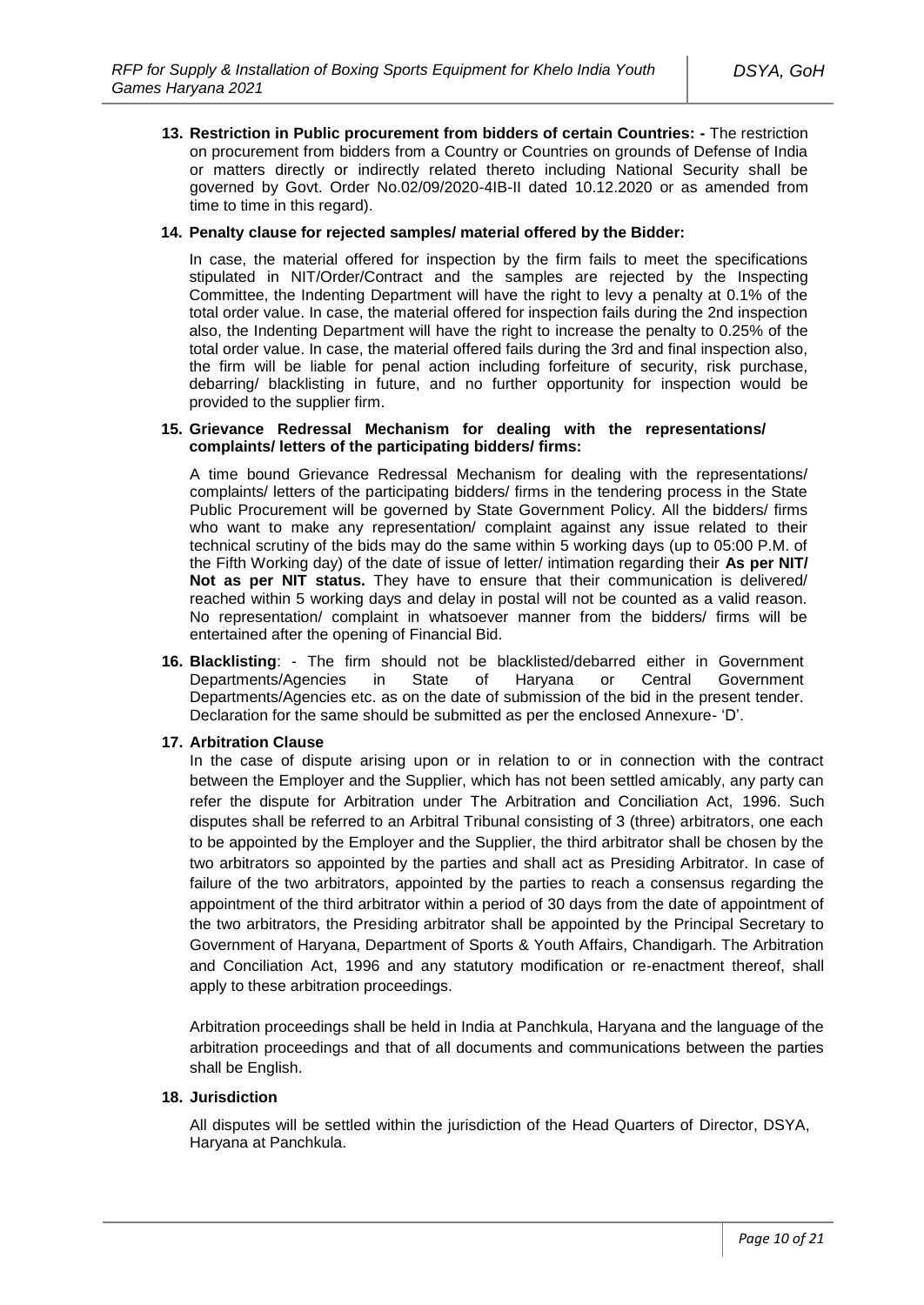### **E. OTHER TERMS AND CONDITIONS**

- 1. The firms are required to mention bifurcation of their rates showing the detail of Basic Rates, GST, Duties etc. in their bid. In case, the supplies are delayed by the firm beyond the stipulated delivery period & there has been any upward revision in the rates of GST/ Duties ON THE CONTRACTED ITEM, no such increase will be allowed. However, if there has been any reduction in GST/Duties, the same will be availed. No variation in GST/ Duties on raw material will be applicable.
- 2. All documents to be submitted by the tenderers with their offer should be self-attested in case the same are copies of original documents.
- 3. The Earnest money of the tenderers will be forfeited to Govt. account and blacklisting/ debarring besides other penal action, if they withdraw their offer/ rates or modify the terms & conditions of the same at any time during the validity of their offer before acceptance.
- 4. The authorized dealer should submit authority letter of their manufacturer, to quote the rates on their behalf failing which tender is liable to be rejected.
- 5. When manufacturer as well as its dealer/s both quote the rates in the same purchase case, then for the purpose of distribution of order, they will be considered as one offer & the order/rate contract will be placed on that firm only which has quoted lower rates among such offers & the offer is as per NIT.
- 6. The Bid i.e. Technical Bid as well as Financial Bid is to be submitted online on web portal [https://etenders.hry.nic.in/nicgep/app.](https://etenders.hry.nic.in/nicgep/app) The Technical Bids uploaded on the portal should have proper indexing and page numbering on all the documents forming the Technical bid. Any supporting documents if required is to be submitted in online mode only along with their Technical Bids by due date and time.
- 7. The Financial bid/s of only those bidders/ items will be opened who qualify on the basis of their Technical Bids and wherever required approval of samples. The date & time of opening of the Financial bids will be intimated in the due course. The financial must be submitted in the bidder's letter head with seal and sign.
- 8. The offer without prescribed Earnest Money, Tender Fee & E-Service fee is liable to be summarily rejected. The deficiency in the remaining documents and tender requirement can be made subject to the decision by DSYA, Panchkula, Haryana
- 9. The quantity of Stores can be increased or decreased.
- 10. Notwithstanding anything contained in the Tender, DSYA reserves the right to accept or reject any Bid, and to cancel the bid process and reject the Tender, at any time, without thereby incurring any liability to the affected Bidder or Bidders and without any obligation to inform the participating/affected Bidder (s) the reason for such decision.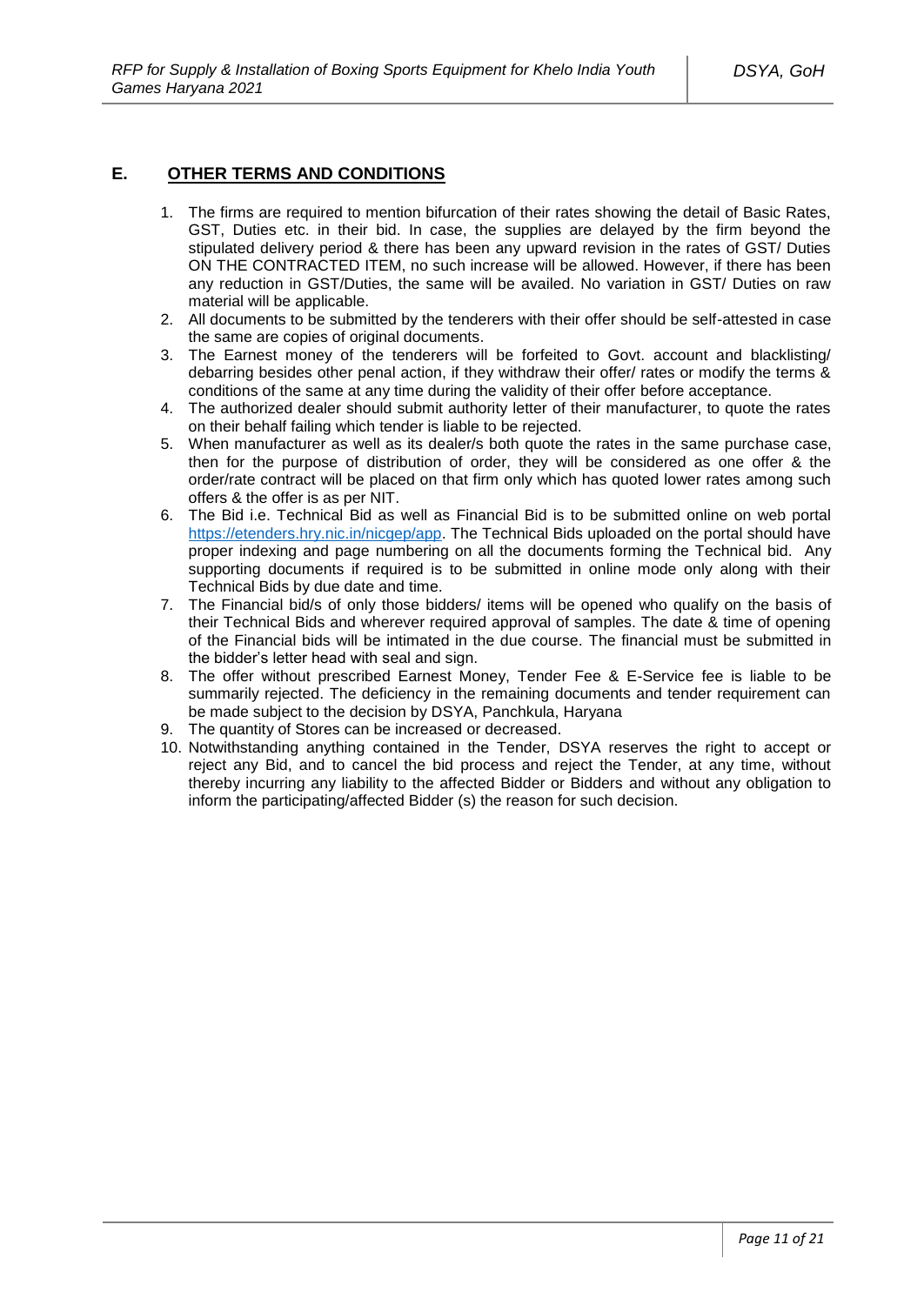### **Annexure- 'A'**

# **Technical Bid format/Index for the Technical Bid documents**

| Sr.<br>No.     | Name of the document                                                                                                                                                                                                                                                                                                                                                                                                                                                   | <b>Status</b><br>of<br>submission<br>(Yes/No) | Page Number as per<br>numbering given to the<br>technical<br><b>bid</b><br>documents<br>uploaded<br>on the portal |
|----------------|------------------------------------------------------------------------------------------------------------------------------------------------------------------------------------------------------------------------------------------------------------------------------------------------------------------------------------------------------------------------------------------------------------------------------------------------------------------------|-----------------------------------------------|-------------------------------------------------------------------------------------------------------------------|
| $\mathbf 1$    | All the documents submitted by the bidder as part of<br>its Technical Bid are attested by the signing authority<br>of the bidder.                                                                                                                                                                                                                                                                                                                                      | Yes/No                                        |                                                                                                                   |
| $\overline{2}$ | An undertaking by the bidding firm in reference to<br>acceptance of all the terms & conditions and<br>specifications.                                                                                                                                                                                                                                                                                                                                                  | Yes/No                                        |                                                                                                                   |
| 3              | Bidder should submit documents as per condition<br>No. C (1) of the NIT.                                                                                                                                                                                                                                                                                                                                                                                               | Yes/No                                        |                                                                                                                   |
| 4              | In respect of condition no. D (16) of the NIT Affidavit<br>on Non-Judicial Stamp Paper duly certified by the<br>Notary stating that the firm [name of the Firm] has<br>blacklisted/debarred<br>either<br>been<br>in.<br>never<br>in State<br>Department/Agencies<br>of<br>Government<br>Central<br>Government<br>Haryana<br>or<br>Department/Agencies etc. as on the date of<br>submission of the bid in the present tender. Please<br>refer Annexure- 'D' of the NIT. | Yes/No                                        |                                                                                                                   |
| 5              | In respect of condition No. C (2) of the NIT Average<br>annual turnover of the Bidder from sale of sports<br>apparel and equipment/items in the last 3 years i.e.<br>2017-18, 2018-19 and 2019-20 must be at least ₹ 01<br>Crore. Bidder is required to submit valid Turnover<br>Certificate for last 3 Financial Years duly certified by<br>CA as per the enclosed Annexure- 'E' of the NIT.                                                                          | Yes/No                                        |                                                                                                                   |
| 6              | Bidder should submit documents as per condition<br>No. $C(3)$ of the NIT.                                                                                                                                                                                                                                                                                                                                                                                              | Yes/No                                        |                                                                                                                   |
| $\overline{7}$ | Bidder should submit documents as per condition<br>No. C (4) of the NIT.                                                                                                                                                                                                                                                                                                                                                                                               | Yes/No                                        |                                                                                                                   |
| 8              | Bidder should submit all the required details as per<br>Condition as at Sr. No. C (6) of the NIT.                                                                                                                                                                                                                                                                                                                                                                      | Yes/No                                        |                                                                                                                   |
| 9              | Bidder should submit certificate as per condition No.<br>$C(7)$ of the NIT.                                                                                                                                                                                                                                                                                                                                                                                            | Yes/No                                        |                                                                                                                   |
| 10             | Bidder should submit the warranty certificate as per<br>condition No. C (8) of the NIT.                                                                                                                                                                                                                                                                                                                                                                                | Yes/No                                        |                                                                                                                   |
| 11             | Bidder should submit certificate as per condition No.<br>$C(9)$ of the NIT.                                                                                                                                                                                                                                                                                                                                                                                            | Yes/No                                        |                                                                                                                   |
| 12             | In respect of Condition as at Sr. No. C (10) of the<br>NIT-the bidder is required to submit certificate that<br>the technical specification of the sports equipment<br>used in competitions should be as per rule of the<br>International / National Federation/Association of<br>concerned disciplines.                                                                                                                                                               | Yes/No                                        |                                                                                                                   |
| 13             | Bidder should submit self-attested declaration on Rs.<br>100/- stamp paper as per Condition as at Sr. No. C<br>$(12)$ of the NIT.                                                                                                                                                                                                                                                                                                                                      | Yes/No                                        |                                                                                                                   |
| 14             | In respect of Condition as at Sr. No. C (13) of the<br>NIT- The bidder must submit information with                                                                                                                                                                                                                                                                                                                                                                    | Yes/No                                        |                                                                                                                   |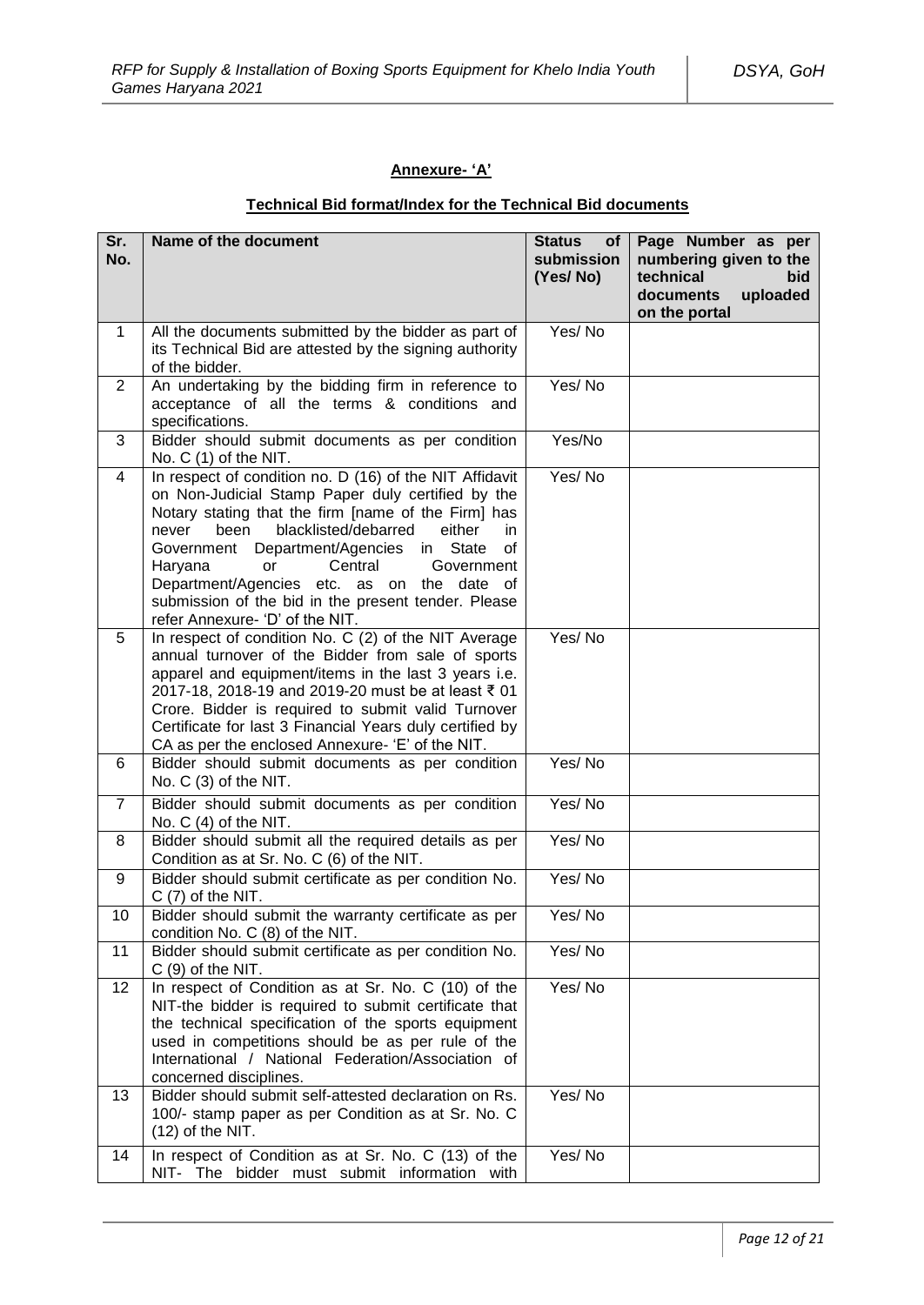|    | supporting documents as specified in <b>Annexure-III.</b> |         |  |
|----|-----------------------------------------------------------|---------|--|
| 15 | Bidder should submit undertaking as per condition         | Yes/No  |  |
|    | No. C (22) of the NIT.                                    |         |  |
| 16 | Bidder should provide Copy of valid GST                   | Yes/No  |  |
|    | <b>Registration Certificate.</b>                          |         |  |
| 17 | Acceptance of Delivery Period as per NIT.                 | Yes/ No |  |
| 18 | Acceptance of Payment terms as per NIT.                   | Yes/No  |  |
| 19 | All uploaded documents are properly numbered and          | Yes/No  |  |
|    | in sequence.                                              |         |  |
| 20 | Tender submission letter submitted                        | Yes/No  |  |
| 21 | PDF Catalogue as per Annexure II                          | Yes /No |  |

**Important:** -\* **In case the Technical Documents are uploaded on the portal without proper page numbering, the Tendering Department will be within its right to cancel the bid of the said firm.**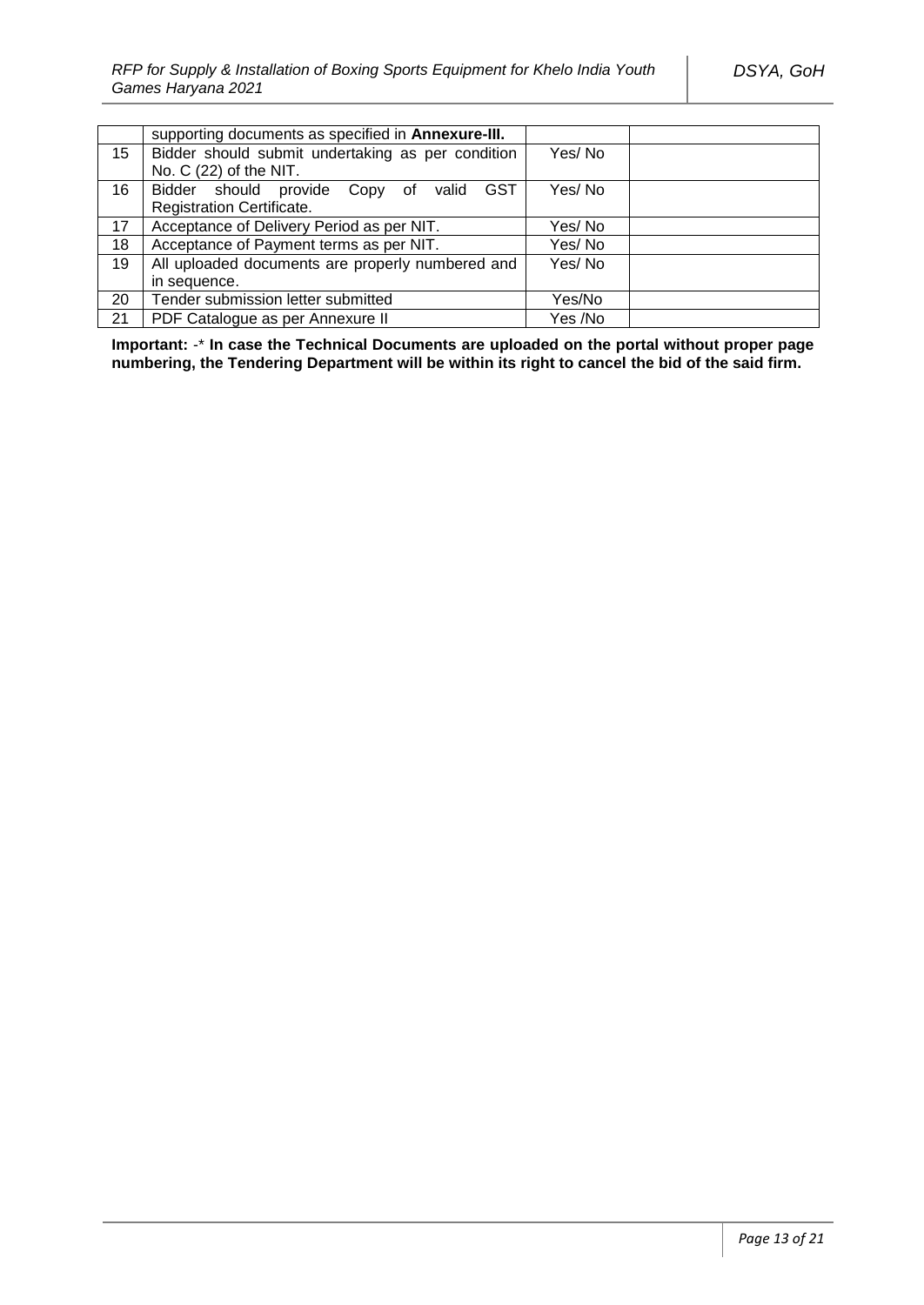### **Annexure- 'B'**

#### **Tender Submission Letter**

To

CEO, Khelo India Youth Games, Department of Sports & Youth Affairs (DSYA), Government of Haryana Tau Devi Lal Sports Complex, Sector 3, Panchkula, Haryana – 134109

Sub: 'Supply & Installation of Boxing Sports Equipment for Khelo India Youth Games Haryana-2021'

Ref: RFP No. .................................................

I/ We, the undersigned, offer to provide the above services to DSYA. We are hereby submitting our bid, in a sealed envelope.

I/We, hereby declare that:

- (a) We are enclosing and submitting herewith our Bid, with the details as per the requirements of the tender, for your evaluation and consideration.
- (b) I/We have read carefully the terms and conditions of the tender document attached hereto and hereby agree to abide by the said terms and conditions.
- (c) The bid is unconditional.
- (d) I/We undertake that documents submitted are genuine/authentic and nothing material has been concealed. I/We understand that the contract is liable to be cancelled, if it is found to be having obtained, through fraudulent means/concealment of information.
- (e) We shall make available to the DSYA any additional information it may find necessary or require to clarify, supplement or authenticate the Bid.
- (f) Until a formal agreement is prepared and executed, acceptance of this tender document shall constitute a binding contract between DSYA and us subject to the modifications, as may be mutually agreed to, between DSYA and us.
- (g) We agree to keep this bid valid for acceptance for a period of ninety (90) days from the date of opening the bid.

We understand that the DSYA is not bound to accept any tender that the DSYA receives.

Yours faithfully,

Authorized Signatory (with Name, Designation, Contact no. and Seal) *Note: On the Letterhead of the Bidder.*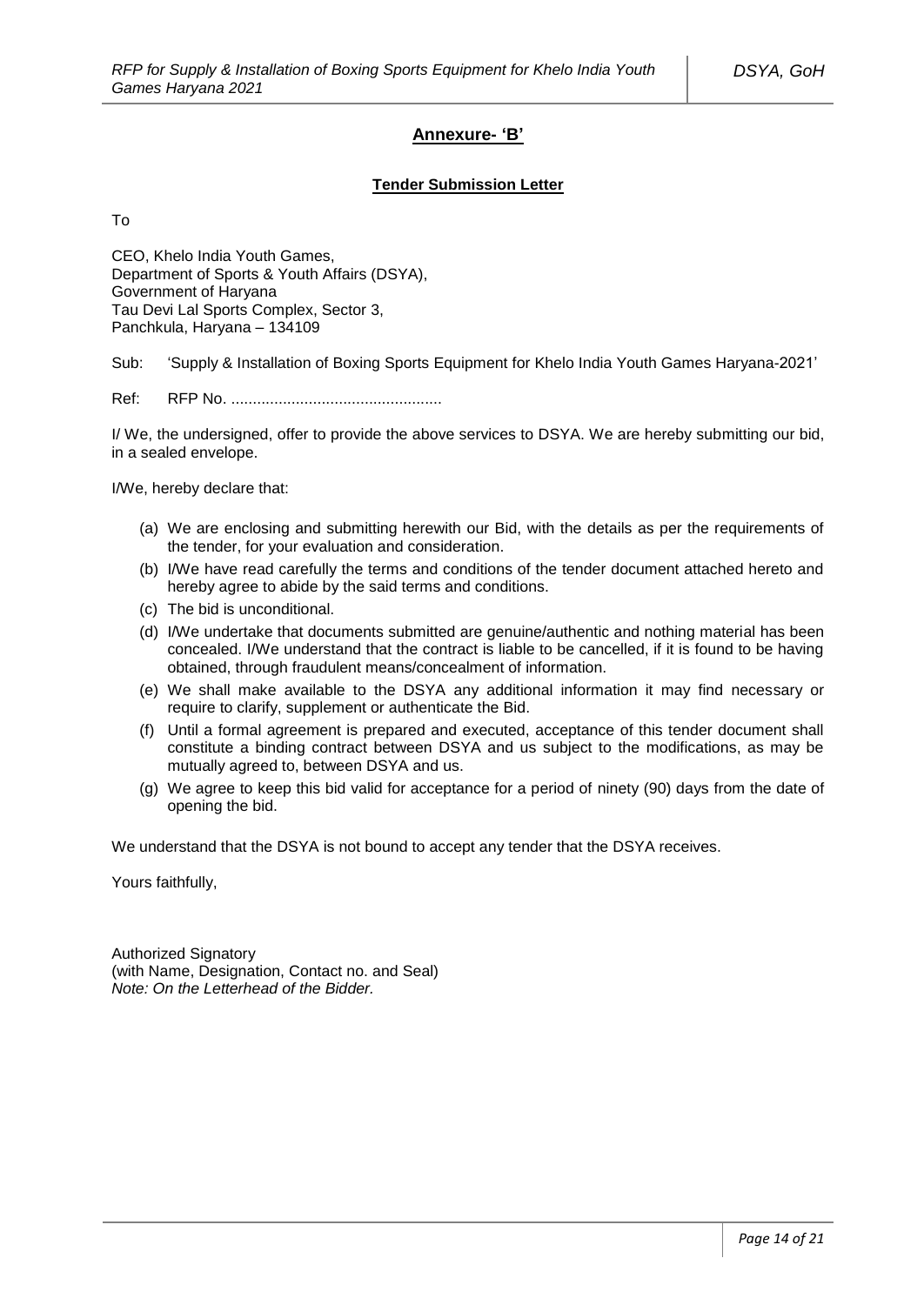### **Annexure- 'C'**

#### **MAF (Manufacturer Authorization Form)**

Date: Ref Number:

To

CEO, Khelo India Youth Games, Department of Sports & Youth Affairs, Govt. of Haryana, Tau Devi Lal Sports Complex, Sector 3, Panchkula, Haryana - 134109

Sub: 'Supply & Installation of Boxing Sports Equipment for Khelo India Youth Games-2021, Haryana'

Ref: RFP No. .................................................

Dear Sir,

We authorize M/s ................., to offer their quotation, negotiate and conclude the contract with you against the above invitation for offer.

We hereby extend our full quarantee and warranty as per terms and conditions of the and/or the contract for the equipment and services offered against this invitation for offer by the M/s ……………., **<Full address>**. We hereby commit to the terms and conditions and will not withdraw our commitments during the process and/or the period of contract. As OEM, if the successful bidder is unable to perform services as per contract, OEM shall offer maintenance services or designate another agency as per /contract for equipment offered and shall be responsible for execution of contract and shall be eligible to receive payments as per payment schedule

Yours Faithfully, (Signature of the Bidder)

Name **Designation Seal** Date: Business Address: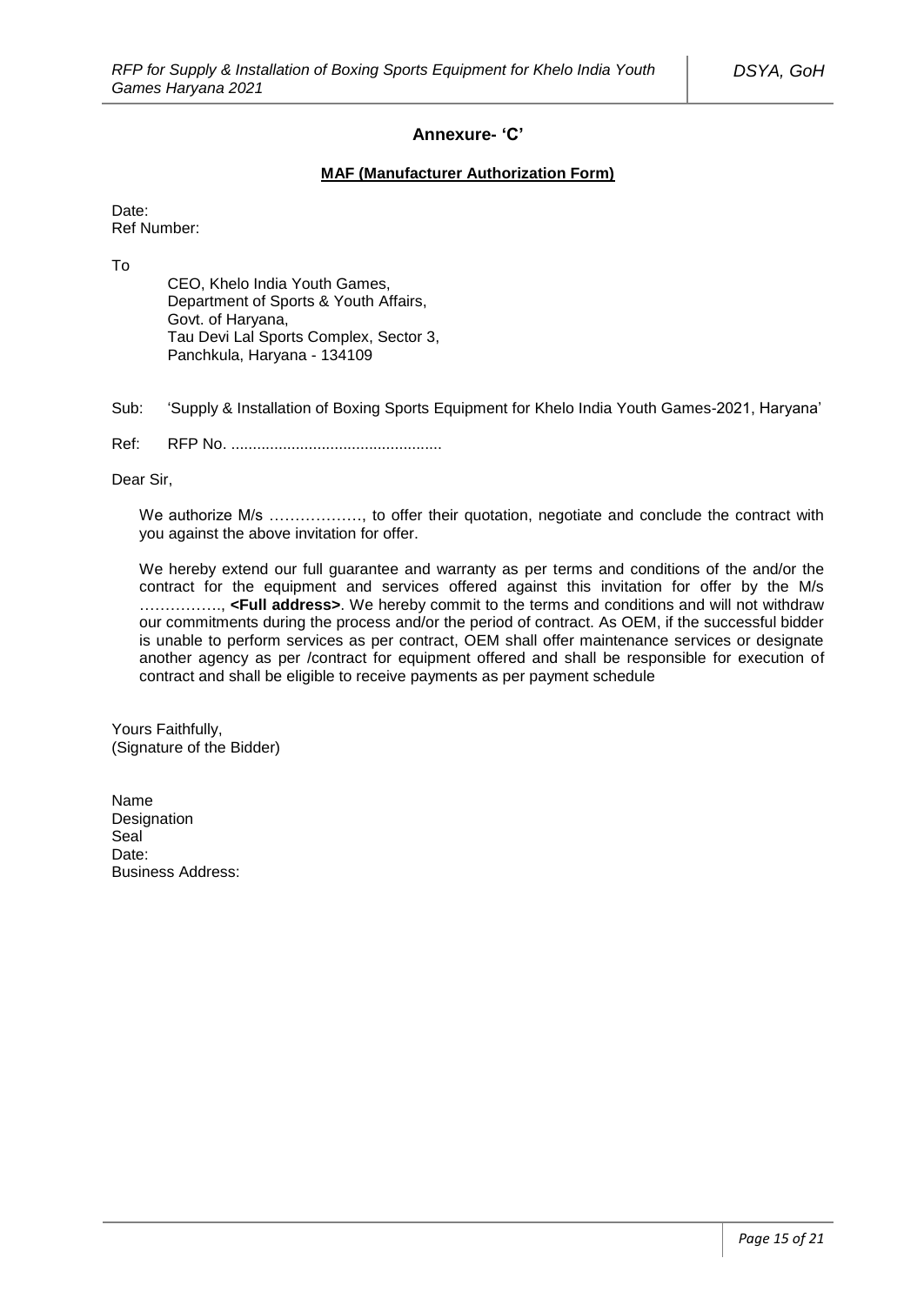### **Annexure-'D'**

#### **Performa for Affidavit**

*(on non-judicial stamp paper of Rs. 100/-)*

I \_\_\_\_\_\_\_\_\_ Proprietor/Director/Partner of the firm M/s. \_\_\_\_\_ do hereby solemnly affirm that our firm M/s.\_\_\_\_\_ has never been blacklisted/debarred either in Government Departments/Agencies in State of Haryana or Central Government Departments/Agencies etc. as on the date of submission of the bid in the present tender.

…………………………………………… Name of the Bidder

…………………………………………… Signature of the Authorised Signatory

……………………………………………

Name of the Authorised Signatory

Place: \_\_\_\_\_\_\_\_\_\_\_\_\_\_\_ Date: \_\_\_\_\_\_\_\_\_\_\_\_\_\_\_\_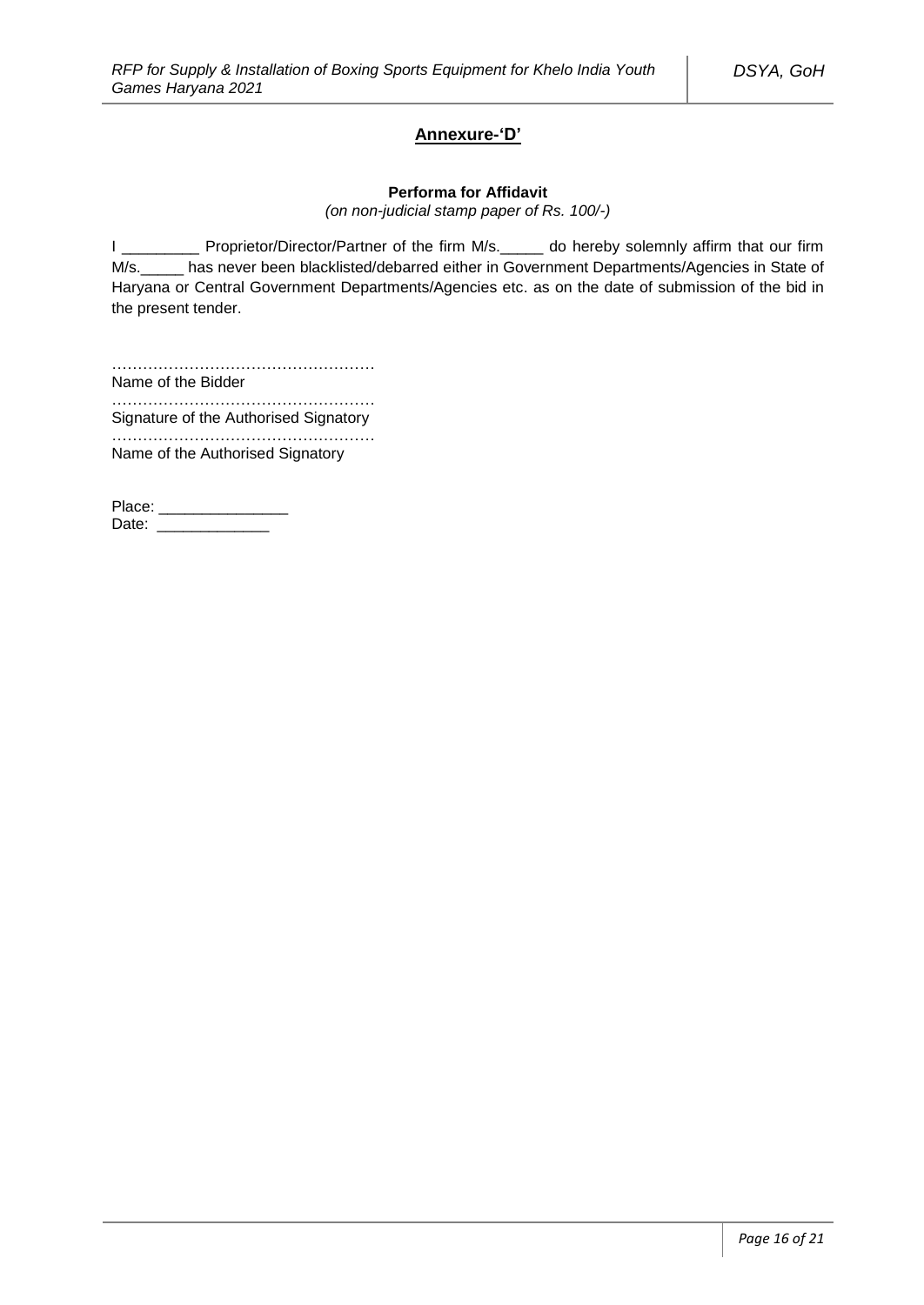# **Annexure- 'E'**

### **Format for Financial Capacity**

| <b>Financial Year</b> | <b>Annual Turnover</b> |
|-----------------------|------------------------|
| 2017-18               |                        |
| 2018-19               |                        |
| 2019-20               |                        |

**Note:** All figures quoted above shall be substantiated by attaching the copy of Audited Annual Reports or a certificate from a Chartered Accountant.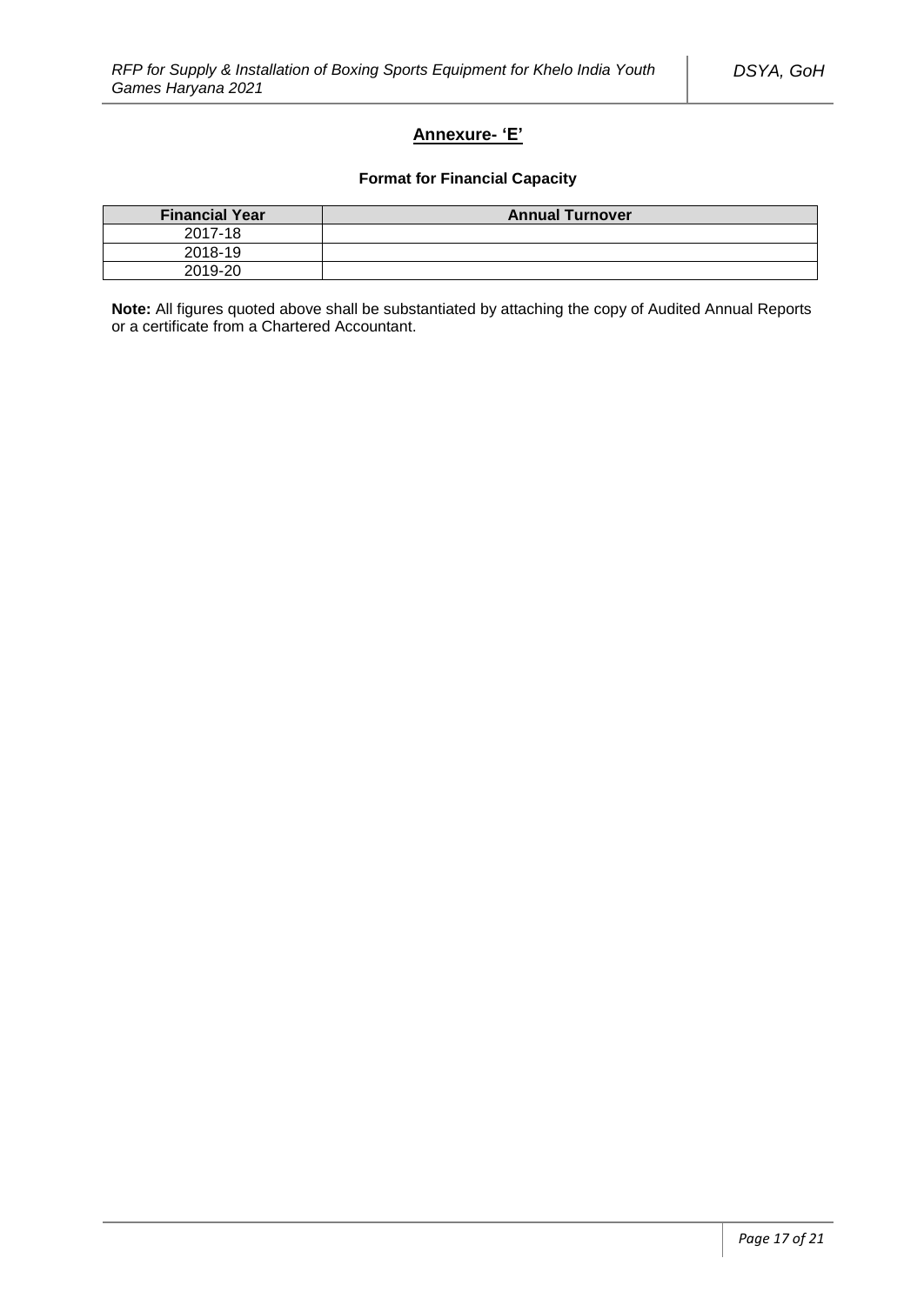### **ANNEXURE- 'I'**

### **ITEM WISE DETAILED SPECIFICATIONS & QUANTITY**

|                         | <b>Sports Discipline: Boxing</b>                                                                                                                                       |                                                                                                                                                                                                                                                                                                                                                                                                                                                                                                                                                                                       |                                 |                |  |
|-------------------------|------------------------------------------------------------------------------------------------------------------------------------------------------------------------|---------------------------------------------------------------------------------------------------------------------------------------------------------------------------------------------------------------------------------------------------------------------------------------------------------------------------------------------------------------------------------------------------------------------------------------------------------------------------------------------------------------------------------------------------------------------------------------|---------------------------------|----------------|--|
| <b>Sr</b><br><b>No</b>  | <b>Item Description</b>                                                                                                                                                | <b>Item Specification</b>                                                                                                                                                                                                                                                                                                                                                                                                                                                                                                                                                             | <b>Required</b><br><b>Brand</b> | Quantity       |  |
| 1                       | <b>Competition Gloves 10</b><br>oz (AIBA approved)<br>(Size & Qty - small<br>(15), medium (30),<br>large (10), Extra-large<br>(5); 50% red and 50 %<br>blue in colour) | It must be made premium leather, 10 oz in<br>weight with 50-50 weight distribution, 3"<br>wrist strap for sequre fit and added wrist<br>protection with fine grip. Size & Qty - small<br>(15), medium (30), large (10), Extra-large<br>(5); 50% red and 50 % blue in colour                                                                                                                                                                                                                                                                                                           | Sting/Top<br>Ten/Taishan        | 60             |  |
| $\overline{2}$          | <b>Competition Gloves</b><br>12oz (AIBA approved)<br>(Size & Qty - small<br>(15), medium (30),<br>large (10), Extra-large<br>(5); 50% red and 50 %<br>blue in colour)  | It must be made premium leather, 12 oz in<br>weight with 50-50 weight distribution, 3"<br>wrist strap for sequre fit and added wrist<br>protection with fine grip. Size & Qty - small<br>(15), medium (30), large (10), Extra-large<br>(5); 50% red and 50 % blue in colour                                                                                                                                                                                                                                                                                                           | Sting/Top<br>Ten/Taishan        | 60             |  |
| 3                       | <b>Competition Head</b><br>guard (AIBA approved)<br>(Size & Qty - small<br>(15), medium (30),<br>large (10), Extra-large<br>(5); 50% red and 50 %<br>blue in colour)   | It must be premium leather with Double<br>Velcro strap back closing for firm<br>tightening, in size small (51-53 cm.),<br>Medium (53-55 cm.), Large (55-58 cm.) X<br>-Large (58-60 cm.) high level of padding<br>on brow, Cheek and temple for maximum<br>protection, Hidden ear design to reduce<br>impact injury, Japnies Amara inner lineing<br>promotes, comforts, durabuility and<br>premeability. Fast fit hook and loop<br>adjustment system with open face design.<br>Size & Qty - small (15), medium (30), large<br>(10), Extra-large (5); 50% red and 50 %<br>blue in color | Sting/Top<br>Ten/Taishan        | 60             |  |
| $\overline{\mathbf{4}}$ | Digital Stop Watch                                                                                                                                                     | Standard quality digital                                                                                                                                                                                                                                                                                                                                                                                                                                                                                                                                                              | Casio/Omega                     | $\overline{4}$ |  |
| 5                       | Gong with stand &<br>hammer                                                                                                                                            | Ring Gong with stand & hammer set for<br>boxing ring made by metal and wood.                                                                                                                                                                                                                                                                                                                                                                                                                                                                                                          | Any Brand                       | 4              |  |
| 6                       | <b>Bandages for Boxers</b>                                                                                                                                             | Soft feel, Elasto-Stretch wraps with thumb<br>loops, Perfect for protecting the hands and<br>its length is 2.5 Meter and width is 5 cm.                                                                                                                                                                                                                                                                                                                                                                                                                                               | Sting/Top<br>Ten/Taishan        | 500            |  |
| $\overline{7}$          | Punching Pad (Warm-<br>up)                                                                                                                                             | Durable hide leather construction;<br>Premium leather outer layer treated for<br>water resistance. HD cup for better hand<br>position and reduced joint stress, Neogel<br>for reduce fatigue and increase protection,<br>layer padded for absorb the power of<br>punches, hook and loop wrist strap for<br>increase pad Stability with focus mark in<br>the centre of pad.                                                                                                                                                                                                            | Sting/Top<br>Ten/Taishan        | 20             |  |
| 8                       | Digital Weight Machine                                                                                                                                                 | Standard quality use for Combat sport,<br>0gm to 100kg or better with 100%<br>accuracy;                                                                                                                                                                                                                                                                                                                                                                                                                                                                                               | Any Brand                       | 6              |  |
| $\boldsymbol{9}$        | Punching Bag with<br>stand                                                                                                                                             | Heavy-Duty Stainless-Steel Frame with<br>pure leather bag for warming up. Bag must<br>be made with premium and genuine<br>leather filled bag. Sturdy base fill with                                                                                                                                                                                                                                                                                                                                                                                                                   | Sting/Top<br>Ten/Taishan        | 10             |  |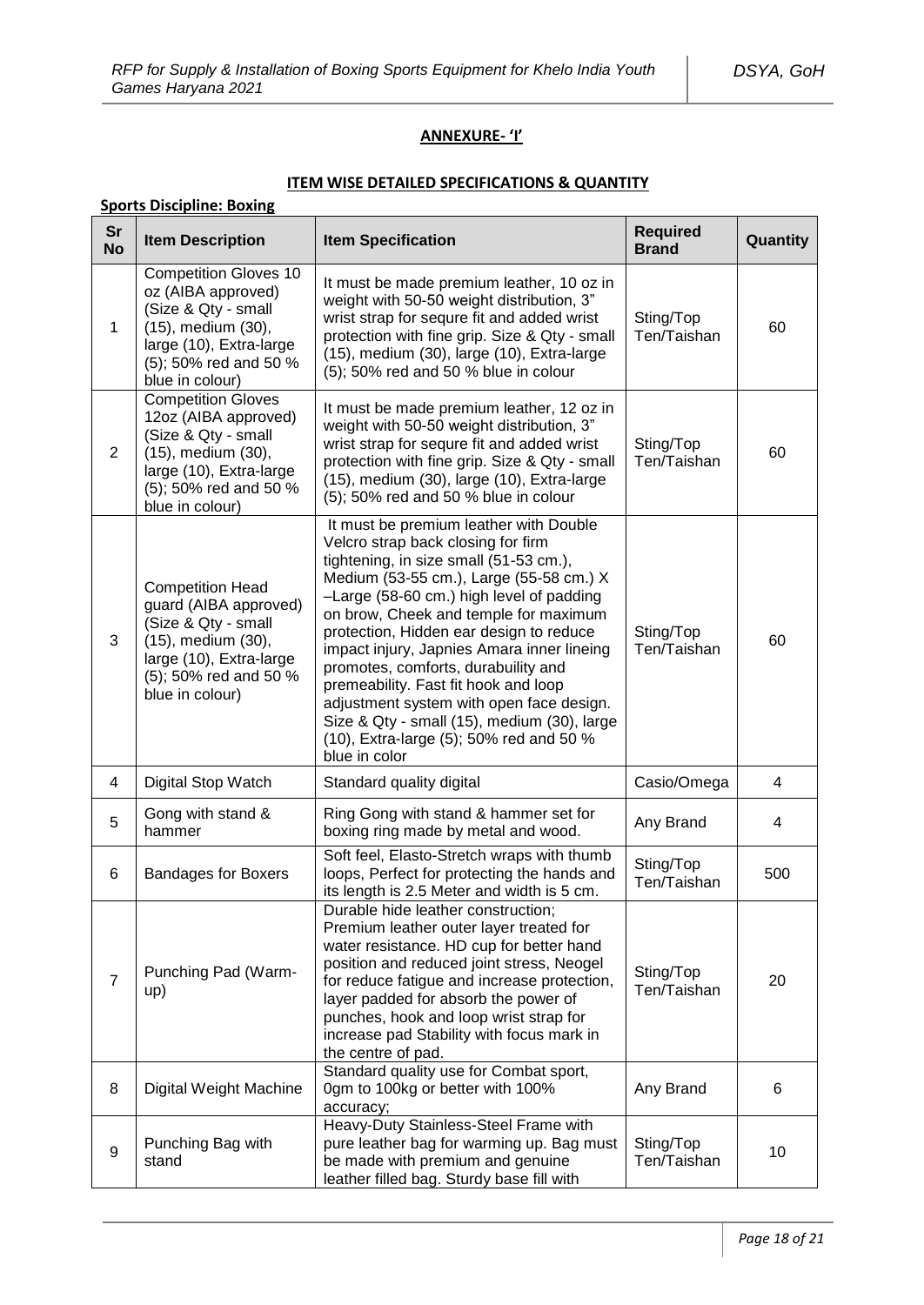|    |                                        | water and is take the hardest strikes<br>without toppling over.       |                          |    |
|----|----------------------------------------|-----------------------------------------------------------------------|--------------------------|----|
| 10 | <b>Gum Shield</b>                      | Thermo Silicon, boil and fitting with<br>sanitizatio case             | Sting/Top<br>Ten/Taishan | 40 |
| 11 | <b>Skipping Ropes</b>                  | Standard quality & size                                               | Sting/Top<br>Ten/Taishan | 20 |
| 12 | <b>Stainless Steel Shallow</b><br>Tays | Standard Quality & Size Width 30 cm,<br>Height 20.5 cm, Depth 2.5 cm. | Any Brand                | 6  |
| 13 | <b>Bell Large</b>                      | Standard quality                                                      | Any Brand                | 4  |

**Note:** Bidders are requested to quote exactly the required specifications and brands which are mentioned above. Quoted items other than the above-mentioned specifications and brands will not be considered.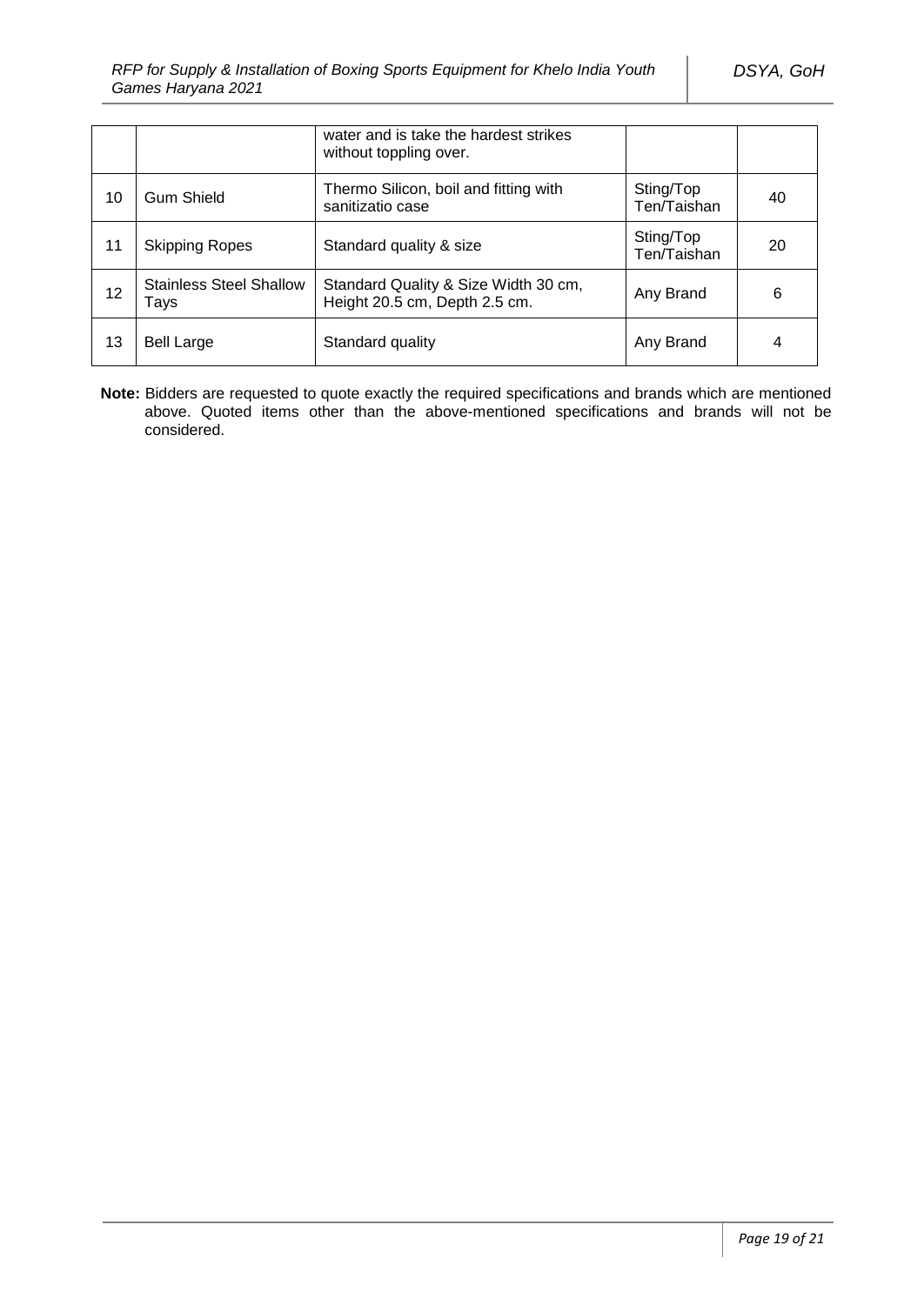### **ANNEXURE- 'II'**

### **COMPLIANCE STATEMENT:**

# **Sports Discipline: Boxing**

| <b>Sr No</b>   | <b>Item Description</b>                                                                                                                                      | <b>Compliance</b><br><b>Specification</b><br>s (Yes/No) | <b>Offer Brand</b><br>(Make/Model) | <b>Remarks</b><br>(If Any) |
|----------------|--------------------------------------------------------------------------------------------------------------------------------------------------------------|---------------------------------------------------------|------------------------------------|----------------------------|
| $\mathbf{1}$   | Competition Gloves 10 oz (AIBA<br>approved) (Size & Qty - small (15),<br>medium (30), large (10), Extra-large<br>(5); 50% red and 50 % blue in colour)       |                                                         |                                    |                            |
| $\overline{2}$ | <b>Competition Gloves 12oz (AIBA</b><br>approved) (Size & Qty - small (15),<br>medium (30), large (10), Extra-large<br>(5); 50% red and 50 % blue in colour) |                                                         |                                    |                            |
| 3              | <b>Competition Head guard (AIBA</b><br>approved) (Size & Qty - small (15),<br>medium (30), large (10), Extra-large<br>(5); 50% red and 50 % blue in colour)  |                                                         |                                    |                            |
| $\overline{4}$ | Digital Stop Watch                                                                                                                                           |                                                         |                                    |                            |
| 5              | Gong with stand & hammer                                                                                                                                     |                                                         |                                    |                            |
| 6              | <b>Bandages for Boxers</b>                                                                                                                                   |                                                         |                                    |                            |
| $\overline{7}$ | Punching Pad (Warm-up)                                                                                                                                       |                                                         |                                    |                            |
| 8              | Digital Weight Machine                                                                                                                                       |                                                         |                                    |                            |
| 9              | Punching Bag with stand                                                                                                                                      |                                                         |                                    |                            |
| 10             | <b>Gum Shield</b>                                                                                                                                            |                                                         |                                    |                            |
| 11             | <b>Skipping Ropes</b>                                                                                                                                        |                                                         |                                    |                            |
| 12             | <b>Stainless Steel Shallow Tays</b>                                                                                                                          |                                                         |                                    |                            |
| 13             | <b>Bell Large</b>                                                                                                                                            |                                                         |                                    |                            |